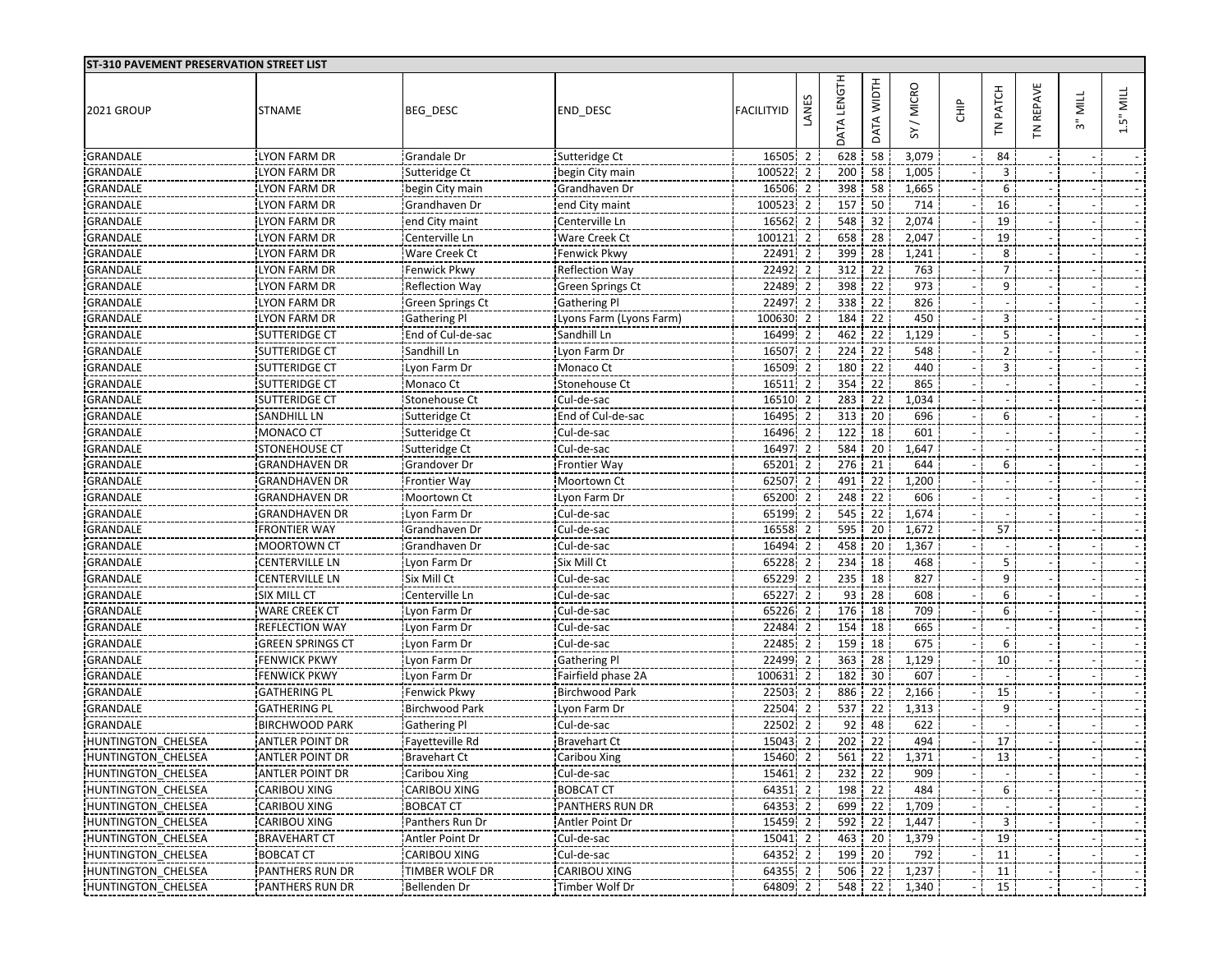| HUNTINGTON CHELSEA   | HUNTING CHASE             | Bellenden Dr            | Timber Wolf Dr        | 64812 2 | 599 18           |                 | 1,198 |       |                |  |  |
|----------------------|---------------------------|-------------------------|-----------------------|---------|------------------|-----------------|-------|-------|----------------|--|--|
| HUNTINGTON CHELSEA   | <b>RAMCAT RD</b>          | Bellenden Dr            | Timber Wolf Dr        | 64898 2 | 567              | 20              | 1,260 |       |                |  |  |
| HUNTINGTON CHELSEA   | TIMBER WOLF DR            | <b>PANTHERS RUN DR</b>  | <b>HUNTING CHASE</b>  | 64810 2 | 368 22           |                 | 900   |       | 21             |  |  |
| HUNTINGTON CHELSEA   | TIMBER WOLF DR            | <b>HUNTING CHASE</b>    | <b>RAMCAT RD</b>      | 64811 2 | 335              | $\frac{22}{1}$  | 819   |       | 2              |  |  |
| HUNTINGTON_CHELSEA   | TIMBER WOLF DR            | Ramcat Rd               | Cul-de-sac            | 64899 2 | 771              | 22              | 2,227 |       | 5              |  |  |
| HUNTINGTON CHELSEA   | <b>BELLENDEN DR</b>       | Ramcat Rd               | cul-de-sac            | 20801 2 | 299              | 20              | 1,014 |       | 9              |  |  |
| HUNTINGTON CHELSEA   | <b>BELLENDEN DR</b>       | <b>Hunting Chase</b>    | Ramcat Rd             | 20800 2 | 290 22           |                 | 709   |       | $\overline{2}$ |  |  |
| HUNTINGTON_CHELSEA   | <b>BELLENDEN DR</b>       | Panthers Run Dr         | <b>Hunting Chase</b>  | 20798 2 | 281              | $\frac{1}{22}$  | 687   |       |                |  |  |
| HUNTINGTON_CHELSEA   | <b>BELLENDEN DR</b>       | Longford Ct             | Panthers Run Dr       | 20796 2 | 303              | 22              | 741   | 741   |                |  |  |
| HUNTINGTON CHELSEA   | <b>BELLENDEN DR</b>       | Bellenden Dr            | Longford Ct           | 16230 2 | 445              | 22              | 1,088 | 1,088 |                |  |  |
| HUNTINGTON CHELSEA   | <b>BELLENDEN DR</b>       | Bellenden Dr            | <b>Hedfield Way</b>   | 16226 2 | 366              | 22              | 895   | 895   | 6              |  |  |
| HUNTINGTON_CHELSEA   | <b>BELLENDEN DR</b>       | Bellenden Dr            | Bellenden Dr          | 16228 2 | 1,331            | 22              | 3,254 | 3,254 | 22             |  |  |
| HUNTINGTON_CHELSEA   | <b>HEDFIELD WAY</b>       | Bellenden Dr            | Massey Chapel Rd      | 16227 2 | 286              | 40              | 1,099 |       | 13             |  |  |
| HUNTINGTON CHELSEA   | LONGFORD CT               | Cul-de-sac              | Bellenden Dr          | 16231 2 | 268 22           |                 | 997   |       |                |  |  |
| HUNTINGTON CHELSEA   | <b>BLADENBORO CT</b>      | Belleden Dr             | cul-de-sac            | 20791 2 | 77 20            |                 | 521   |       |                |  |  |
| DOWNING_CREEK        | DOWNING CREEK PKWY        | W NC 54 Hwy             | Downing Creek Pkwy    | 61936 2 | 128              | 24              | 268   | 268   | 15             |  |  |
| <b>DOWNING CREEK</b> | DOWNING CREEK PKWY        | <b>Stancell Dr</b>      | Kingswood Dr          | 61960 2 | 184              | 28              | 699   | 699   |                |  |  |
| DOWNING CREEK        | DOWNING CREEK PKWY        | Kingswood Dr            | <b>CRANEBRIDGE PL</b> | 62012 2 | 351              | 28              | 1,092 | 1,092 |                |  |  |
| DOWNING CREEK        | DOWNING CREEK PKWY        | Cranebridge Pl          | KINGSWOOD DR          | 62080 2 | 566              | 28              | 1,761 | 1,761 | 18             |  |  |
| DOWNING_CREEK        | DOWNING CREEK PKWY        | Kingswood Dr            | JAMESTOWNE PL         | 62120 2 | 369              | 28              | 1,148 | 1,148 |                |  |  |
| DOWNING CREEK        | <b>DOWNING CREEK PKWY</b> | Jamestowne Pl           | <b>DUNMORE PL</b>     | 62145 2 | 263              | 28              | 818   | 818   |                |  |  |
| DOWNING CREEK        | DOWNING CREEK PKWY        | <b>DUNMORE PL</b>       | <b>CHEDWORTH CT</b>   | 62180 2 | 361              | 28              | 1,123 | 1,123 |                |  |  |
| DOWNING_CREEK        | DOWNING CREEK PKWY        | Chedworth Ct            | <b>BEARKLING PL</b>   | 62225 2 | 545              | 28              | 1,696 | 1,696 | 58             |  |  |
| DOWNING CREEK        | DOWNING CREEK PKWY        | <b>Bearkling Pl</b>     | <b>BEECHAM WY</b>     | 62283 2 | 404              | 28              | 1,257 | 1,257 | 3              |  |  |
| <b>DOWNING CREEK</b> | DOWNING CREEK PKWY        | <b>BEECHAM WY</b>       | <b>WINSLOW PL</b>     | 62333 2 | 501              | 28              | 1,559 | 1,559 |                |  |  |
| DOWNING CREEK        | DOWNING CREEK PKWY        | <b>WINSLOW PL</b>       | <b>COPELAND WY</b>    | 62346 2 | 373              | 28              | 1,160 | 1,160 | 40             |  |  |
| DOWNING CREEK        | DOWNING CREEK PKWY        | Copeland Way            | Barbee Chapel Rd      | 62386 2 | 479              | 28              | 1,710 | 1,710 |                |  |  |
| DOWNING CREEK        | JAMESTOWNE PL             | DOWNING CREEK PW        | Cul-de-sac            | 62119 2 | 296 22           |                 | 1,065 |       |                |  |  |
| DOWNING CREEK        | <b>DUNMORE PL</b>         | <b>DOWNING CREEK PW</b> | <b>KILLINGTON CT</b>  | 62144 2 | 197              | $\overline{22}$ | 482   |       |                |  |  |
| <b>DOWNING CREEK</b> | <b>DUNMORE PL</b>         | <b>KILLINGTON CT</b>    | <b>BELFAIR WY</b>     | 62137 2 | 270 22           |                 | 660   |       |                |  |  |
| DOWNING_CREEK        | <b>DUNMORE PL</b>         | <b>BELFAIR WY</b>       | Cul-de-sac            | 62117 2 | 197 22           |                 | 823   |       | 8              |  |  |
| DOWNING_CREEK        | <b>BELFAIR WAY</b>        | <b>DUNMORE PL</b>       | Cul-de-sac            | 62118 2 | 459 22           |                 | 1,464 |       |                |  |  |
| DOWNING CREEK        | <b>KILLINGTON CT</b>      | <b>DUNMORE PL</b>       | Cul-de-sac            | 62156 2 | 207              | 22              | 848   |       |                |  |  |
| DOWNING CREEK        | CHEDWORTH CT              | DOWNING CREEK PW        | Cul-de-sac            | 62181 2 | 192              | $\overline{22}$ | 811   |       | 28             |  |  |
| DOWNING_CREEK        | <b>BEARKLING PL</b>       | DOWNING CREEK PW        | <b>BENWICK CT</b>     | 62224 2 | 240              | 22              | 587   |       | 20             |  |  |
| DOWNING CREEK        | <b>BEARKLING PL</b>       | <b>BENWICK CT</b>       | <b>FALMOUTH CT</b>    | 62234 2 | 503              | 22              | 1,230 |       |                |  |  |
| <b>DOWNING CREEK</b> | <b>BEARKLING PL</b>       | <b>FALMOUTH CT</b>      | Cul-de-sac            | 62218 2 | 309 <sub>1</sub> | 22              | 1,097 |       | 13             |  |  |
| DOWNING CREEK        | <b>BENWICK CT</b>         | <b>BEARKLING PL</b>     | Cul-de-sac            | 62223 2 | 198 22           |                 | 826   |       | 9              |  |  |
| DOWNING CREEK        | <b>FALMOUTH CT</b>        | <b>BEARKLING PL</b>     | Cul-de-sac            | 62245 2 | 455 22           |                 | 1,454 |       | 10             |  |  |
| DOWNING_CREEK        | <b>BEECHAM WAY</b>        | DOWNING CREEK PW        | <b>TANYARD Ct</b>     | 62284 2 | 294              | 22              | 719   |       |                |  |  |
| <b>DOWNING CREEK</b> | <b>BEECHAM WAY</b>        | <b>TANYARD PL</b>       | Cul-de-sac            | 62261 2 | 158              | 22              | 728   |       |                |  |  |
| DOWNING CREEK        | <b>TANYARD CT</b>         | <b>BEECHAM WY</b>       | Cul-de-sac            | 62266 2 | 248 22           |                 | 948   |       | 19             |  |  |
| <b>DOWNING CREEK</b> | <b>CARRIAGE WAY</b>       | DOWNING CREEK PW        | <b>DAVENTRY CT</b>    | 62294 2 | 187 22           |                 | 457   |       | 3              |  |  |
| DOWNING_CREEK        | <b>CARRIAGE WAY</b>       | <b>DAVENTRY CT</b>      | <b>BLAKELY DR</b>     | 62326 2 | 798 22           |                 | 1,951 |       |                |  |  |
| DOWNING_CREEK        | <b>CARRIAGE WAY</b>       | <b>BLAKELY DR</b>       | circle                | 62324 2 | 110              | 22              | 269   |       |                |  |  |
| DOWNING CREEK        | <b>CARRIAGE WAY</b>       | Carriage Way            | Carriage Way          | 62315 2 | 566 22           |                 | 1,384 |       |                |  |  |
| DOWNING CREEK        | <b>DAVENTRY CT</b>        | <b>CARRIAGE WY</b>      | Cul-de-sac            | 62293 2 | 437 22           |                 | 1,410 |       |                |  |  |
| DOWNING CREEK        | <b>BLAKELY DR</b>         | <b>CARRIAGE WY</b>      | end of street         | 62360 2 | 365              | 22              | 892   |       |                |  |  |
| DOWNING CREEK        | <b>WINSLOW PL</b>         | DOWNING CREEK PW        | <b>FENTON PL</b>      | 62334 2 | 399 22           |                 | 975   |       |                |  |  |
| DOWNING_CREEK        | WINSLOW PL                | <b>FENTON PL</b>        | Cul-de-sac            | 62311 2 | 116 22           |                 | 625   |       | 7              |  |  |
| DOWNING CREEK        | <b>FENTON PL</b>          | <b>WINSLOW PL</b>       | Cul-de-sac            | 62342 2 | 356 22           |                 | 1,212 |       |                |  |  |
|                      |                           |                         |                       |         |                  |                 |       |       |                |  |  |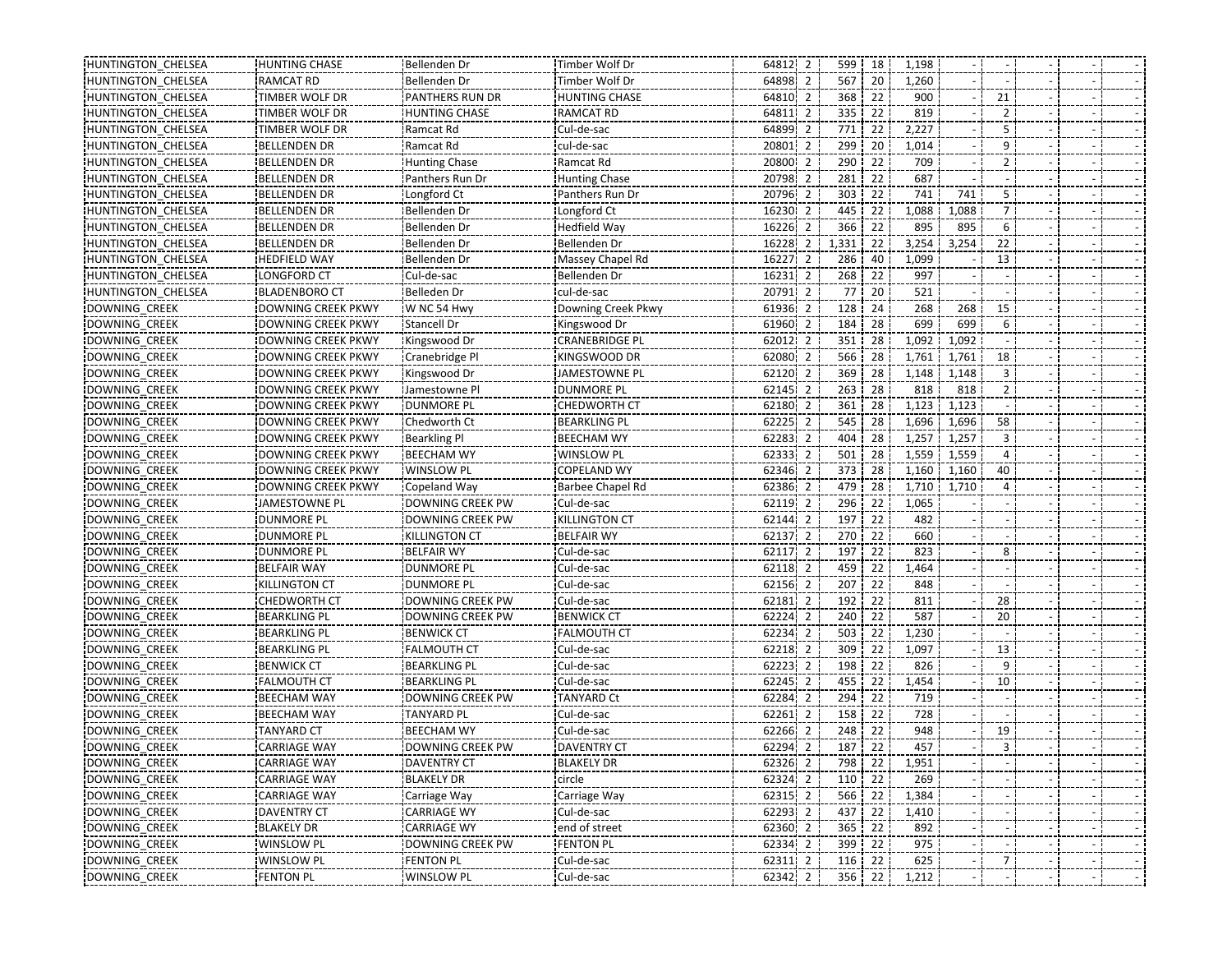| DOWNING CREEK                | COPELAND WAY             | DOWNING CREEK PW      | <b>BALTHROPE PL</b>   | 62371 2                 |          | 298 22         | 728   | 5        |     |       |
|------------------------------|--------------------------|-----------------------|-----------------------|-------------------------|----------|----------------|-------|----------|-----|-------|
| DOWNING CREEK                | <b>COPELAND WAY</b>      | <b>BALTHROPE PL</b>   | Cul-de-sac            | 62402 2                 | 884      | 22             | 2,503 | 17       |     |       |
| <b>DOWNING CREEK</b>         | <b>BALTHROPE PL</b>      | Copeland Way          | Cul-de-sac            | 62383 2                 | 142      | $-22$          | 689   | 5        |     |       |
| OFF DEARBORN                 | MAPLEWOOD DR             | <b>DEARBORN DR</b>    | <b>DEARBORN DR</b>    | 52758<br>$\overline{2}$ | 2,120    | $\frac{1}{22}$ | 5,182 | 24       |     |       |
| OFF DEARBORN                 | MAPLEWOOD DR             | <b>DEARBORN DR</b>    | <b>DEARBORN DR</b>    | 52743 2                 | 1,470    | 22             | 3,593 |          |     |       |
| OFF DEARBORN                 | THELMA ST                | <b>RAVEN ST</b>       | <b>DEARBORN DR</b>    | 52636<br>2              | 477      | 28             | 1,484 |          | 163 | 1,484 |
| <b>OFF DEARBORN</b>          | THELMA ST                | <b>DEARBORN DR</b>    | <b>RAVEN ST</b>       | 52778 2                 | 1,628    | 28             | 5,065 | 35       |     |       |
| <b>OFF DEARBORN</b>          | <b>RAVEN ST</b>          | THELMA ST             | <b>APOLLO ST</b>      | 52639 2                 | 815 22   |                | 1,992 | 23       |     |       |
| OFF DEARBORN                 | <b>APOLLO ST</b>         | <b>RAVEN ST</b>       | <b>DEARBORN DR</b>    | 52638 2                 | 319      | $\frac{1}{22}$ | 780   |          |     |       |
| OFF DEARBORN                 | <b>DEER RUN</b>          | <b>KINGDOM WY</b>     | <b>DEARBORN DR</b>    | 52824 2                 | 462      | 28             | 1,438 |          |     |       |
| OFF DEARBORN                 | <b>KINGDOM WAY</b>       | Kingdom Way           | Cul-de-sac            | 52816 2                 | 200      | 28             | 940   | 11       |     |       |
| OFF DEARBORN                 | <b>KINGDOM WAY</b>       | Cul-de-sac            | Deer Run              | 52885 2                 | 303      | 28             | 1,262 |          | 139 | 1,262 |
| <b>OFF DEARBORN</b>          | <b>ORA AVE</b>           | <b>DEARBORN DR</b>    | <b>MAHALA DR</b>      | 52899 2                 | 314      | 128            | 977   |          | 107 | 977   |
| OFF_DEARBORN                 | <b>MAHALA DR</b>         | Ora Ave               | Cul-de-sac            | 52898 2                 | 477      | 26             | 1,705 | 19       |     |       |
| OFF DEARBORN                 | <b>MAHALA DR</b>         | Cul-de-sac            | Ora Ave               | 52930 2                 | 334      | 26             | 1,291 |          | 142 | 1,291 |
| <b>OFF DEARBORN</b>          | WILEY AVE                | <b>BARRY ST</b>       | <b>DEARBORN DR</b>    | 52927 2                 | 355 22   |                | 867   | 6        |     |       |
| OFF DEARBORN                 | <b>WILEY AVE</b>         | <b>ROYAL DR</b>       | <b>BARRY ST</b>       | 52928 2                 | 344      | $\frac{1}{22}$ | 841   | 6        |     |       |
| <b>OFF DEARBORN</b>          | ROYAL DR                 | <b>ROANOKE ST</b>     | <b>WILEY AV</b>       | 52982 2                 | 323      | 122            | 789   | 9        |     |       |
| OFF DEARBORN                 | <b>STEADMAN ST</b>       | <b>ROYAL DR</b>       | <b>BARRY ST</b>       | 53014 2                 | 540 22   |                | 1,319 | 12       |     |       |
| OFF DEARBORN                 | <b>BARRY ST</b>          | STEADMAN ST           | <b>WILEY AV</b>       | 53011 2                 | 427 22   |                | 1,044 | 12       |     |       |
| OFF DEARBORN                 | <b>ROANOKE ST</b>        | <b>ROYAL DR</b>       | <b>ORCHARD WY</b>     | 52983 2                 | 1,036 24 |                | 2,762 | 19       |     |       |
| OFF DEARBORN                 | <b>ROANOKE ST</b>        | <b>ORCHARD WY</b>     | PECAN PL              | 52869 2                 | 291      | 24             | 776   | 9        |     |       |
| OFF DEARBORN                 | <b>ROANOKE ST</b>        | Pecan Pl              | Cul-de-sac            | 52801 2                 |          | 85 24          | 562   | 13       |     |       |
| <b>OFF DEARBORN</b>          | PECAN PL                 | <b>ORCHARD WY</b>     | <b>ROANOKE ST</b>     | 52802 2                 | 794 28   |                | 2,469 | 17       |     |       |
| OFF DEARBORN                 | PECAN PL                 | Cul-de-sac            | Orchard Way           | 52799 2                 | 107      | 28             | 652   |          | 72  | 652   |
| OFF DEARBORN                 | <b>ORCHARD WAY</b>       | PECAN PL              | <b>ROANOKE ST</b>     | 52871 2                 | 986 28   |                | 3,069 | 21       |     |       |
| RIVERSIDE ENO FORREST        | <b>BLACKSTONE DR</b>     | Guess Rd              | Scottsdale St         | 16216 2                 | 299      | 30             | 996   | 2        |     |       |
| RIVERSIDE ENO FORREST        | <b>BLACKSTONE DR</b>     | Scottsdale St         | Cul-de-sac            | 16215 2                 | 710      | 20             | 1,927 |          |     |       |
| RIVERSIDE ENO FORREST        | <b>SCOTTSDALE ST</b>     | Reynolda Cir          | <b>Blackstone Dr</b>  | 16214<br>-2             | 314      | 22             | 768   | 5        |     |       |
| RIVERSIDE ENO FORREST        | <b>REYNOLDA CIR</b>      | Scottsdale St         | Cul-de-sac            | 18295 2                 | 539      | $\frac{1}{22}$ | 1,660 | Δ        |     |       |
| RIVERSIDE ENO FORREST        | REYNOLDA CIR             | Golden Heather Dr     | Scottsdale St         | 64836 2                 | 909      | $\frac{22}{2}$ | 2,221 | 25       |     |       |
| RIVERSIDE ENO FORREST        | REYNOLDA CIR             | Golden Heather Dr     | Scottsdale St         | 100680 2                | 229      | $\frac{1}{22}$ | 559   |          |     |       |
| RIVERSIDE ENO FORREST        | <b>GOLDEN HEATHER DR</b> | ROSE OF SHARON RD     | PINEY RIDGE CT        | 64842 2                 | 324      | 20             | 721   |          |     |       |
| RIVERSIDE ENO FORREST        | <b>GOLDEN HEATHER DR</b> | PINEY RIDGE CT        | <b>GLENN GLADE DR</b> | 64841 2                 | 358 20   |                | 795   |          |     |       |
| RIVERSIDE ENO FORREST        | <b>GOLDEN HEATHER DR</b> | <b>GLENN GLADE DR</b> | REYNOLDA CR           | 64838 2                 | 262 20   |                | 582   |          |     |       |
| RIVERSIDE ENO FORREST        | <b>GOLDEN HEATHER DR</b> | Reynolda Cir          | Cul-de-sac            | 64837 2                 | 267      | 20             | 943   | 2        |     |       |
| <b>RIVERSIDE ENO FORREST</b> | <b>GLENN GLADE DR</b>    | Golden Heather Dr     | :Na                   | 64839 2                 | 241      | 22             | 588   | 1        |     |       |
| RIVERSIDE ENO FORREST        | PINEY RIDGE CT           | Golden Heather Dr     | Cul-de-sac            | 64840 2                 |          | 98 17          | 546   | $\Delta$ |     |       |
| MUIRFIELD_VILLAGE            | <b>VICTORY BLVD</b>      | Nicklaus Dr           | Guess Rd              | 65167 2                 |          | 337 28         | 1,048 | 48       |     |       |
| MUIRFIELD VILLAGE            | <b>VICTORY BLVD</b>      | Skyler Ln             | Nicklaus Dr           | 51547 2                 | 521      | 28             | 1,620 | 11       |     |       |
| MUIRFIELD VILLAGE            | <b>NICKLAUS DR</b>       | Daly Ct               | Victory Blvd          | 14616 2                 | 617      | $\frac{1}{22}$ | 1,508 |          |     |       |
| MUIRFIELD VILLAGE            | <b>NICKLAUS DR</b>       | Skyler Ln             | Daly Ct               | 14613 2                 | 257 22   |                | 629   |          |     |       |
| MUIRFIELD VILLAGE            | NICKLAUS DR              | <b>Bogie Ct</b>       | Skyler Ln             | 14615 2                 |          | 395 22         | 966   |          |     |       |
| MUIRFIELD VILLAGE            | <b>NICKLAUS DR</b>       | Cul-de-sac            | <b>Bogie Ct</b>       | 14627 2                 | 330 22   |                | 1,268 |          |     |       |
| MUIRFIELD VILLAGE            | DALY CT                  | Daly Ct               | Cul-de-sac            | 14611 2                 | 236 22   |                | 1,063 |          |     |       |
| MUIRFIELD_VILLAGE            | <b>SKYLER LN</b>         | Nicklaus Dr           | <b>Victory Blvd</b>   | 14612 2                 | $419 22$ |                | 1,023 | 16       |     |       |
| MUIRFIELD VILLAGE            | <b>BOGIE CT</b>          | Nicklaus Dr           | Cul-de-sac            | 14614 2                 | 158 20   |                | 901   |          |     |       |
| <b>EVERWOOD</b>              | <b>EVERWOOD DR</b>       | Old Chapel Hill Rd    | <b>Strolling Way</b>  | 19917 2                 | 275      | -45            | 1,375 | 25       |     |       |
| <b>EVERWOOD</b>              | <b>STROLLING WAY</b>     | Everwood Dr           | Hidden Ridge Ct       | 19923 2                 | 915 28   |                | 2,847 | 6        |     |       |
| EVERWOOD                     | <b>STROLLING WAY</b>     | Hidden Ridge Ct       | <b>Strolling Way</b>  | 19921 2                 | 1,190 28 |                | 3,702 | 8        |     |       |
| <b>EVERWOOD</b>              | HIDDEN RIDGE CT          | <b>Strolling Way</b>  | Cul-de-sac            | 19916 2                 |          | 447 18         | 1,251 | 3        |     |       |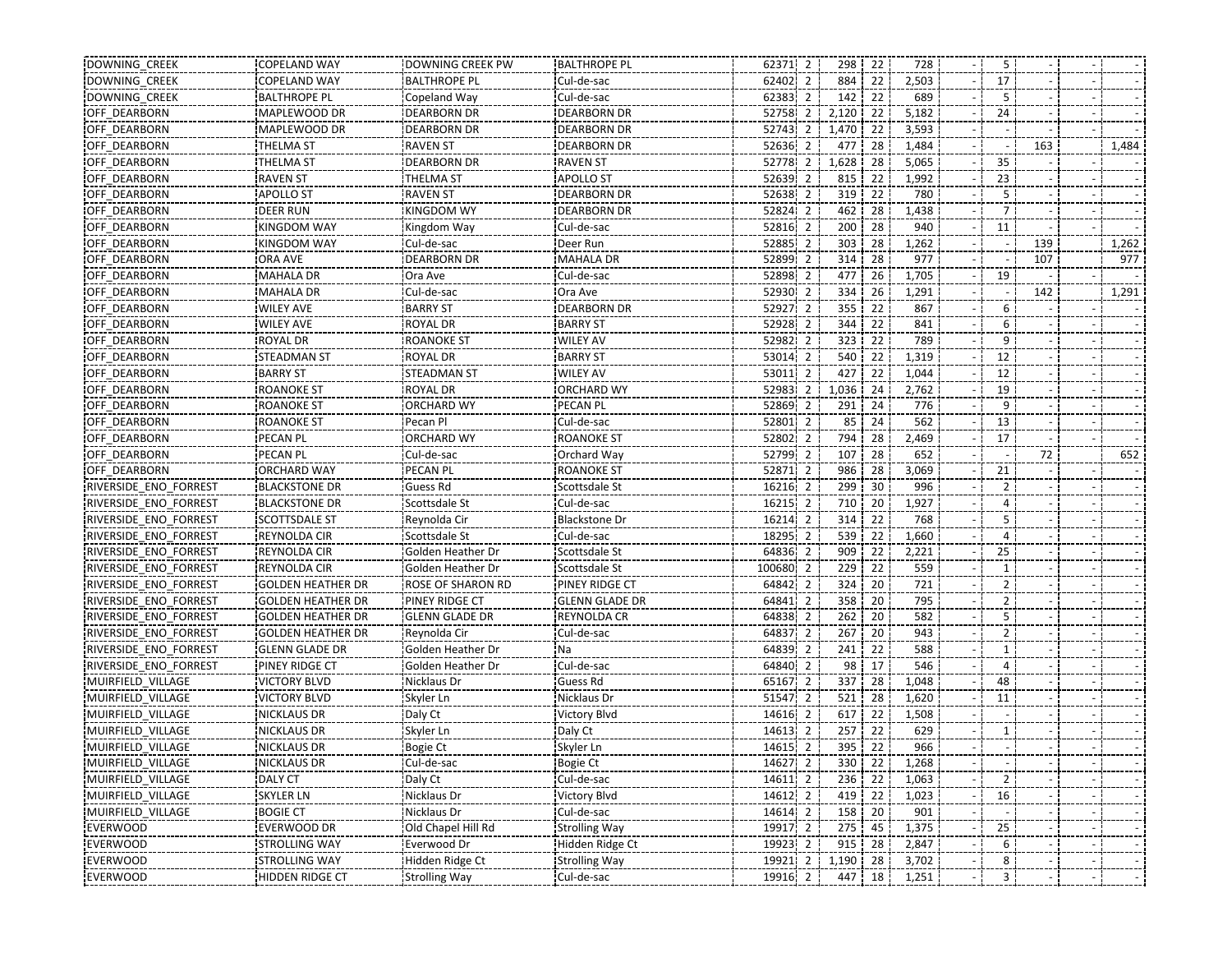| CROASDAILE            | <b>CROASDAILE FARM PKWY</b> | <b>W CARVER ST</b>        | Stoneybrook (TRAIL WOOD DR) | 52503 3                  | 630 36 |       | 2,519 2,519 |       | 29  |  |  |
|-----------------------|-----------------------------|---------------------------|-----------------------------|--------------------------|--------|-------|-------------|-------|-----|--|--|
| CROASDAILE            | <b>CROASDAILE FARM PKWY</b> | TRAIL WOOD DR             | Stoneybrook (OTHER)         | 52396 2                  | 942    | 32    | 3,350       | 3,350 | 38  |  |  |
| CROASDAILE            | <b>CROASDAILE FARM PKWY</b> | <b>STONEYBROOK DR</b>     | MILLSPRING DR               | 52334 2                  | 797    | 34    | 3,011       | 3,011 |     |  |  |
| CROASDAILE            | <b>CROASDAILE FARM PKWY</b> | MILLSPRING DR             | <b>BITTERSWEET DR</b>       | 52196 2                  | 855    | 34    | 3,231       | 3,231 |     |  |  |
| CROASDAILE            | <b>CROASDAILE FARM PKWY</b> | <b>BITTERSWEET DR</b>     | <b>WESLEY CHAPEL DR</b>     | 52062 2                  | 731    | 34    | 2,760       | 2,760 | 31  |  |  |
| CROASDAILE            | <b>CROASDAILE FARM PKWY</b> | <b>Wesley Chapel Dr</b>   | Wesley Chapel Dr            | 51954 2                  | 856    | 34    | 3,235       | 3,235 |     |  |  |
| CROASDAILE            | <b>CROASDAILE FARM PKWY</b> | <b>WESLEY CHAPEL D</b>    | TRAIL WOOD DR               | 2237 2                   | 673    | 34    | 2,543       | 2,543 | 29  |  |  |
| CROASDAILE            | <b>CROASDAILE FARM PKWY</b> | TRAIL WOOD DR             | STONEFIELD DR               | 51875 2                  | 703    | 34    | 2,654       | 2,654 | 30  |  |  |
| CROASDAILE            | <b>CROASDAILE FARM PKWY</b> | <b>STONEFIELD DR</b>      | HILLANDALE RD               | 102058 2                 | 423    | 34    | 1,598       | 1,598 | 18  |  |  |
| CROASDAILE            | <b>BITTERSWEET DR</b>       | <b>CROASDAILE FARM PW</b> | MILLSPRING DR               | 62999 2                  | 469    | 28    | 1,459       |       | 3   |  |  |
| CROASDAILE            | <b>BITTERSWEET DR</b>       | MILLSPRING DR             | TRAIL WOOD DR               | 63000 2                  | 2,756  | 28    | 8,575       |       | 98  |  |  |
| CROASDAILE            | MILLSPRING DR               | <b>CROASDAILE FARM PW</b> | <b>BITTERSWEET DR</b>       | 52197 2                  | 2,082  | 28    | 6,477       |       | 15  |  |  |
| <b>CROASDAILE</b>     | TRAIL WOOD DR               | LAURELWOOD DR             | <b>CROASDAILE FARM PW</b>   | 102055 2                 | 251    | 28    | 780         |       | 9   |  |  |
| CROASDAILE            | TRAIL WOOD DR               | <b>BITTERSWEET DR</b>     | LAURELWOOD DR               | 64703 2                  | 878    | 28    | 2,732       |       | 31  |  |  |
| CROASDAILE            | TRAIL WOOD DR               | SPRINGHOUSE PL            | <b>BITTERSWEET DR</b>       | 64708 2                  | 805    | 28    | 2,504       |       | 143 |  |  |
| CROASDAILE            | TRAIL WOOD DR               | <b>GRAY BLUFF PL</b>      | SPRINGHOUSE PL              | 64707 2                  | 491    | 28    | 1,528       |       | 17  |  |  |
| CROASDAILE            | TRAIL WOOD DR               | SAGEWOOD PL               | <b>GRAY BLUFF PL</b>        | 64706 2                  | 507    | 28    | 1,578       |       |     |  |  |
| CROASDAILE            | TRAIL WOOD DR               | TIN BARN PL               | SAGEWOOD PL                 | 64705 2                  | 482    | 28    | 1,499       |       |     |  |  |
| CROASDAILE            | TRAIL WOOD DR               | Trail Wood Dr             | Tin Barn Pl                 | 64704 2                  | 255    | 28    | 794         |       | 9   |  |  |
| CROASDAILE            | TRAIL WOOD DR               | Jewel Flower Pl           | Trail Wood Dr               | 100761 2                 | 288    | 28    | 895         |       |     |  |  |
| CROASDAILE            | TRAIL WOOD DR               | Copley Mountain Dr        | Jewel Flower Pl             | 100764<br>$\overline{2}$ | 731    | 28    | 2,273       |       |     |  |  |
| CROASDAILE            | TRAIL WOOD DR               | Bronze Leaf Pl            | Copley Mountain Dr          | 100762 2                 | 838    | 28    | 2,608       |       |     |  |  |
| CROASDAILE            | TRAIL WOOD DR               | Trail Wood Dr             | Bronze Leaf Pl              | 100763 2                 | 313    | 28    | 975         |       | 11  |  |  |
| CROASDAILE            | <b>SPRINGHOUSE PL</b>       | TRAIL WOOD DR             | Cul-de-sac                  | 64700 2                  | 734    | 28    | 2,601       |       | 6   |  |  |
| CROASDAILE            | <b>GRAY BLUFF PL</b>        | TRAIL WOOD DR             | Cul-de-sac                  | 64699 2                  | 401    | 28    | 1,567       |       | 4   |  |  |
| <b>CROASDAILE</b>     | SAGEWOOD PL                 | TRAIL WOOD DR             | Cul-de-sac                  | 64702 2                  | 483    | 28    | 1,821       |       | Δ   |  |  |
| CROASDAILE            | <b>TIN BARN PL</b>          | TRAIL WOOD DR             | Cul-de-sac                  | 64701 2                  | 741    | 28    | 2,625       |       | 30  |  |  |
| CROASDAILE            | JEWEL FLOWER PL             | Trail Wood Dr             | Cul-de-sac                  | 100757 2                 | 232    | 35    | 1,195       |       |     |  |  |
| CROASDAILE            | <b>BRONZE LEAF PL</b>       | Trail Wood Dr             | Cul-de-sac                  | 100758<br>- 2            | 384    | 35    | 1,784       |       | 8   |  |  |
| CROASDAILE            | <b>COPLEY MOUNTAIN DR</b>   | Horsebarn Dr              | Rose Of Sharon Rd           | 100766 2                 | 350 35 |       | 1,363       |       | 3   |  |  |
| CROASDAILE            | <b>COPLEY MOUNTAIN DR</b>   | Trail Wood Dr             | Horsebarn Dr                | 100765 2                 | 1,115  | 35    | 4,335       |       | 10  |  |  |
| CROASDAILE            | <b>HORSEBARN DR</b>         | Winrock Pl                | Alumwood Pl                 | 100754 2                 | 497    | 25    | 1,381       |       | 3   |  |  |
| CROASDAILE            | <b>HORSEBARN DR</b>         | Alumwood Pl               | Copley Mountain Dr          | 100753 2                 | 471    | 25    | 1,309       |       | 3   |  |  |
| CROASDAILE            | <b>HORSEBARN DR</b>         | Copley Mountain Dr        | Bee Hill Pl                 | 100752 2                 | 758    | 25    | 2,106       |       | 5   |  |  |
| CROASDAILE            | HORSEBARN DR                | Bee Hill Pl               | Cul-de-sac                  | 100751 2                 | 459    | 25    | 1,604       |       |     |  |  |
| CROASDAILE            | <b>BEE HILL PL</b>          | Horsebarn Dr              | Cul-de-sac                  | 100756 2                 | 248    | 25    | 1,018       |       |     |  |  |
| CROASDAILE            | ALUMWOOD PL                 | Horsebarn Dr              | Cul-de-sac                  | 100755 2                 | 286    | 25    | 1,125       |       | 3   |  |  |
| CROASDAILE            | <b>WINROCK PL</b>           | Cul-de-sac                | Horsebarn Dr                | 100760 2                 | 400 25 |       | 1,441       |       | 3   |  |  |
| CROASDAILE            | <b>WINROCK PL</b>           | Horsebarn Dr              | Cul-de-sac                  | 100759 2                 | 221    | 25    | 945         |       | 2   |  |  |
| FIELDSTONE ENO        | MARYWOOD DR                 | <b>KARA PL</b>            | PARK PL                     | 51507 2                  | 541    | 22    | 1,322       |       | q   |  |  |
| FIELDSTONE ENO        | MARYWOOD DR                 | <b>LEAH LN</b>            | <b>KARA PL</b>              | 51569 2                  | 1,868  | 22    | 4,566       |       | 52  |  |  |
| <b>FIELDSTONE ENO</b> | MARYWOOD DR                 | ROSE OF SHARON RD         | <b>LEAH LN</b>              | 51593 2                  | 568    | 22    | 1,388       |       | 9   |  |  |
| <b>FIELDSTONE ENO</b> | MARYWOOD DR                 | <b>PARK PL</b>            | <b>DEERCHASE WYND</b>       | 51478 2                  | 617    | 22 i  | 1,509       |       | 10  |  |  |
| <b>FIELDSTONE ENO</b> | <b>PARK PL</b>              | Marywood Dr               | Cul-de-sac                  | 51479 2                  | 332 22 |       | 1,153       |       | 5   |  |  |
| <b>FIELDSTONE ENO</b> | <b>LEAH LN</b>              | MARYWOOD DR               | <b>DEERCHASE WYND</b>       | 51567 2                  | 689    | 22    | 1,685       |       | 12  |  |  |
| <b>FIELDSTONE ENO</b> | <b>KARA PL</b>              | MARYWOOD DR               | Cul-de-sac                  | 51508 2                  | 160 22 |       | 733         |       | 3   |  |  |
| <b>FIELDSTONE ENO</b> | <b>DEERCHASE WYND</b>       | LEAH LN                   | <b>FIRETHORN CT</b>         | 51528 2                  | 486 22 |       | 1,189       |       | 8   |  |  |
| FIELDSTONE_ENO        | <b>DEERCHASE WYND</b>       | Firethorn Ct              | Marywood Dr                 | 51516 2                  | 852    | 22    | 2,083       |       | 14  |  |  |
| <b>FIELDSTONE ENO</b> | <b>DEERCHASE WYND</b>       | MARYWOOD DR               | <b>WILDERNESS RD</b>        | 51477 2                  | 892    | 22    | 2,180       |       | 45  |  |  |
| <b>FIELDSTONE ENO</b> | DEERCHASE WYND              | end of pavement           | LEAH LN                     | 51527 2                  |        | 28 22 | 69          |       |     |  |  |
| FIELDSTONE_ENO        | <b>FIRETHORN CT</b>         | DEERCHASE WYND            | Cul-de-sac                  | 51530 2                  | 291 22 |       | 1,053       |       | 36  |  |  |
|                       |                             |                           |                             |                          |        |       |             |       |     |  |  |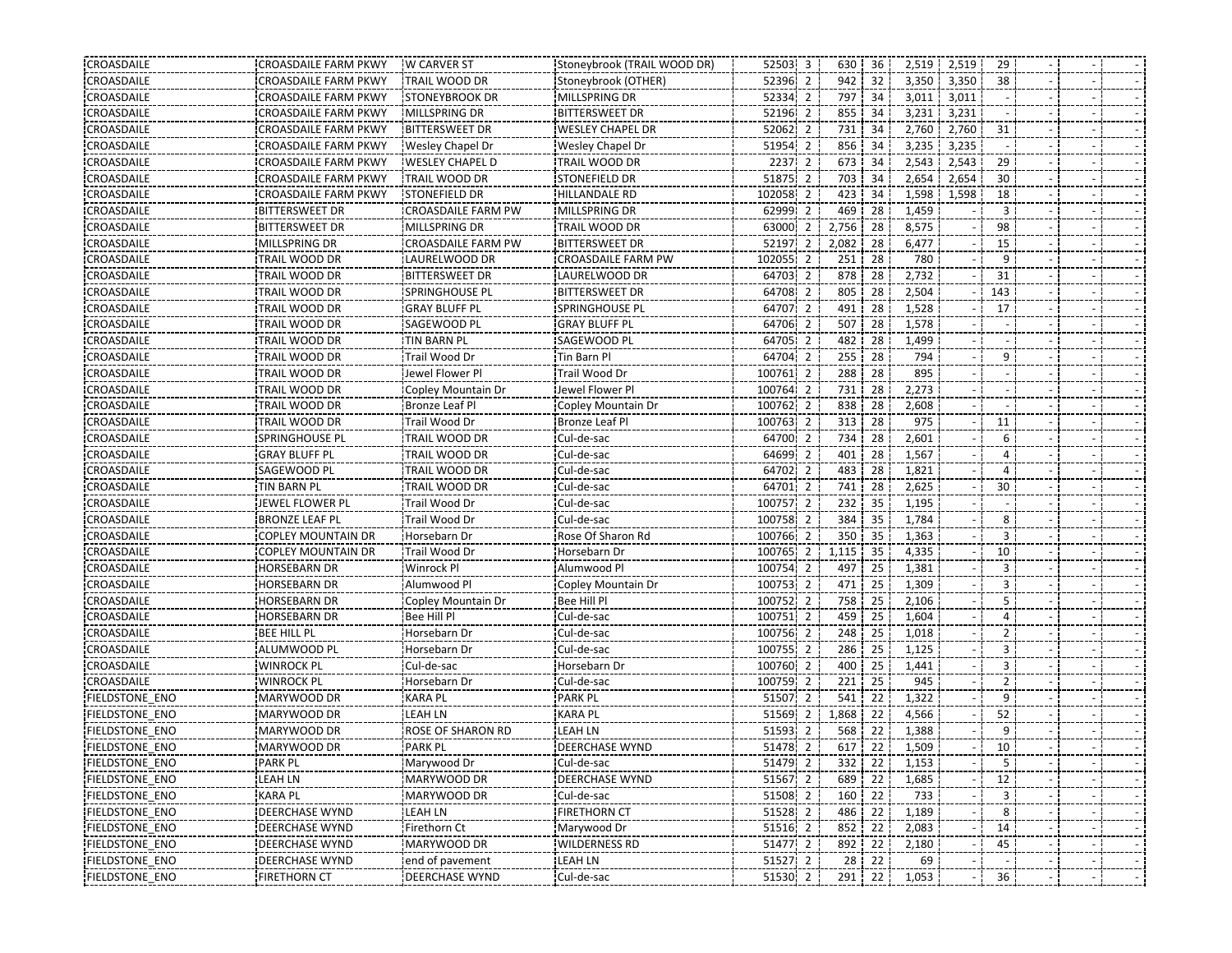| <b>FIELDSTONE ENO</b> | SYNNOTTS PL            | <b>HILLANDALE RD</b>    | <b>CABES MILL RD</b>     | 51594 2    | 925 24   |                | 2,468 |       | 17             |     |       |  |
|-----------------------|------------------------|-------------------------|--------------------------|------------|----------|----------------|-------|-------|----------------|-----|-------|--|
| FIELDSTONE_ENO        | <b>SYNNOTTS PL</b>     | <b>CABES MILL RD</b>    | <b>ROSE OF SHARON RD</b> | 51580 2    | 452      | 24             | 1,204 |       |                |     |       |  |
| <b>FIELDSTONE ENO</b> | CABES MILL RD          | SYNNOTTS PL             | Cul-de-sac               | 51579 2    | 288      | 24             | 1,101 |       | 8              |     |       |  |
| ENO_TRACE             | SHADEBUSH DR           | <b>INFINITY RD</b>      | Pedestal Rock Ln         | 51147 2    | 662      | 34             | 2,501 |       | 17             |     |       |  |
| <b>ENO TRACE</b>      | SHADEBUSH DR           | PEDESTAL ROCK LN        | Lazyriver Dr             | 51171 2    | 466      | 28             | 1,450 |       |                |     |       |  |
| <b>ENO TRACE</b>      | SHADEBUSH DR           | <b>LAZYRIVER DR</b>     | <b>OSPREY PL</b>         | 51204 2    | 521      | 28             | 1,621 |       |                | 268 | 1,621 |  |
| <b>ENO TRACE</b>      | <b>SHADEBUSH DR</b>    | <b>OSPREY PL</b>        | <b>LAZYRIVER LN</b>      | 51191 2    | 342      | 28             | 1,065 |       |                | 176 | 1,065 |  |
| ENO_TRACE             | <b>LAZYRIVER LN</b>    | Cul-de-sac              | SHADEBUSH DR             | 51170 2    | 456 22   |                | 1,457 | 1,457 |                | 240 | 1,457 |  |
| <b>ENO TRACE</b>      | LAZYRIVER DR           | <b>LAZYRIVER LN</b>     | <b>WARBLER LN</b>        | 51192 2    | 295      | 28             | 917   | 917   |                | 151 | 917   |  |
| <b>ENO TRACE</b>      | <b>LAZYRIVER DR</b>    | <b>WARBLER LN</b>       | ROUND SPRING LN          | 51227 2    | 526      | 28             | 1,638 | 1,638 | $\frac{11}{1}$ |     |       |  |
| <b>ENO TRACE</b>      | <b>LAZYRIVER DR</b>    | Round Spring Ln         | Current Ln               | 51256 2    | 370      | 28             | 1,152 | 1,152 |                |     |       |  |
| <b>ENO TRACE</b>      | LAZYRIVER DR           | <b>CURRENT LN</b>       | <b>OSAGE PL</b>          | 51328 2    | 2,003    | 28             | 6,232 | 6,232 | 43             |     |       |  |
| <b>ENO TRACE</b>      | LAZYRIVER DR           | <b>OSAGE PL</b>         | <b>BIG BLUFF PL</b>      | 51282 2    | 335      | 28             | 1,041 | 1,041 | 36             |     |       |  |
| <b>ENO TRACE</b>      | LAZYRIVER DR           | <b>BIG BLUFF PL</b>     | <b>BUTTONBUSH DR</b>     | 51246 2    | 348      | 28             | 1,083 | 1,083 | 37             |     |       |  |
| <b>ENO TRACE</b>      | LAZYRIVER DR           | <b>BUTTONBUSH DR</b>    | <b>SHADEBUSH DR</b>      | 51217 2    | 151      | 28             | 469   | 469   | 5              |     |       |  |
| <b>ENO TRACE</b>      | LAZYRIVER DR           | SHADEBUSH DR            | HUMMINGBIRD LN           | 51203 2    | 1,293    | 28             | 4,024 | 4,024 |                |     |       |  |
| <b>ENO TRACE</b>      | LAZYRIVER DR           | <b>HUMMINGBIRD LN</b>   | Infinity Rd              | 51080 2    | 451      | 34             | 1,702 | 1,702 | 4              |     |       |  |
| <b>ENO TRACE</b>      | <b>WARBLER LN</b>      | Lazyriver Dr            | Cul-de-sac               | 51224 2    | 627      | 22             | 1,874 |       | 9              |     |       |  |
| <b>ENO TRACE</b>      | ROUND SPRING LN        | Lazyriver Dr            | Cul-de-sac               | 51253 2    | 668 22   |                | 1,974 |       |                | 163 | 987   |  |
| <b>ENO TRACE</b>      | <b>CURRENT LN</b>      | Lazyriver Dr            | Cul-de-sac               | 51304 2    | 669      | 22             | 1,977 |       | 9              |     |       |  |
| <b>ENO TRACE</b>      | <b>OSAGE PL</b>        | Lazyriver Dr            | Cul-de-sac               | 51286 2    | 159      | 122            | 731   |       |                | 60  | 366   |  |
| <b>ENO TRACE</b>      | <b>BIG BLUFF PL</b>    | Lazyriver Dr            | Cul-de-sac               | 51254 2    | 249      | 22             | 951   |       |                | 78  | 476   |  |
| <b>ENO TRACE</b>      | <b>BUTTONBUSH DR</b>   | Lazyriver Dr            | 4812 BUTTONBUSH DR       | 51223 2    | 1,042    | 28             | 3,241 | 3,241 | 37             |     |       |  |
| <b>ENO TRACE</b>      | <b>OSPREY PL</b>       | Shadebush Dr            | Cul-de-sac               | 51190 2    | 262      | 22             | 983   |       | 7              |     |       |  |
| <b>ENO TRACE</b>      | <b>HUMMINGBIRD LN</b>  | Lazyriver Dr            | Cul-de-sac               | 51079 2    | 461      | $\frac{1}{22}$ | 1,469 |       |                |     |       |  |
| <b>ENO TRACE</b>      |                        |                         | Cul-de-sac               | 51146 2    |          | 22             |       |       |                |     |       |  |
|                       | PEDESTAL ROCK LN       | Shadebush Dr            |                          |            | 650      |                | 1,931 |       | 53             |     |       |  |
| PRESCOTT PLACE        | <b>STOCKTON WAY</b>    | Cul-de-sac              | <b>KNIGHTS ARM DR</b>    | 64649 2    | 443 18   |                | 1,243 |       | 6              |     |       |  |
| PRESCOTT PLACE        | <b>STOCKTON WAY</b>    | <b>KNIGHTS ARM DR</b>   | <b>DUTCHESS LN</b>       | 64631 2    | 301      | $\frac{1}{22}$ | 737   |       | 7              |     |       |  |
| PRESCOTT PLACE        | <b>STOCKTON WAY</b>    | <b>DUTCHESS LN</b>      | <b>HUNTERS RIDGE TR</b>  | 64650<br>2 | 411      | 22             | 1,005 |       | 9              |     |       |  |
| PRESCOTT PLACE        | <b>STOCKTON WAY</b>    | <b>HUNTERS RIDGE TR</b> | <b>FARRINGTON RD</b>     | 64651 2    | 239      | 22             | 585   |       | -1             |     |       |  |
| PRESCOTT PLACE        | <b>KNIGHTS ARM DR</b>  | <b>STOCKTON WY</b>      | <b>CARMEN LN</b>         | 64629 2    | 1,080 22 |                | 2,640 |       | 24             |     |       |  |
| PRESCOTT PLACE        | <b>KNIGHTS ARM DR</b>  | <b>CARMEN LN</b>        | <b>TRENTON RD</b>        | 64630 2    | 187      | $\frac{1}{22}$ | 457   |       | 2              |     |       |  |
| PRESCOTT PLACE        | <b>DUTCHESS LN</b>     | Cul-de-sac              | <b>STOCKTON WY</b>       | 64625 2    | 190 22   |                | 806   |       | 9              |     |       |  |
| <b>PRESCOTT PLACE</b> | <b>DUTCHESS LN</b>     | <b>STOCKTON WY</b>      | <b>CHURCHLAND CT</b>     | 64626 2    | 296 22   |                | 724   |       | 7              |     |       |  |
| PRESCOTT PLACE        | <b>DUTCHESS LN</b>     | CHURCHLAND CT           | <b>CARMEN LN</b>         | 64627 2    | 476 18   |                | 952   |       | 2              |     |       |  |
| PRESCOTT PLACE        | <b>CARMEN LN</b>       | <b>DUTCHESS LN</b>      | KNIGHTS ARM DR           | 64647 2    | 288      | 22             | 704   |       | 2              |     |       |  |
| <b>PRESCOTT PLACE</b> | <b>CARMEN LN</b>       | <b>DUTCHESS LN</b>      | <b>STOCKTON WY</b>       | 64648 2    | 896      | 122            | 2,190 |       | 15             |     |       |  |
| PRESCOTT PLACE        | <b>CHURCHLAND CT</b>   | <b>DUTCHESS LN</b>      | Cul-de-sac               | 64628 2    | 158 22   |                | 729   |       | 3              |     |       |  |
| <b>PRESCOTT PLACE</b> | HUNTERS RIDGE TRL      | <b>Stockton Way</b>     | Na                       | 64624 2    | 194 22   |                | 474   |       | 1              |     |       |  |
| <b>TRENTON</b>        | <b>TRENTON RD</b>      | <b>City Limits</b>      | Yale Ln                  | 100550 2   | 1,135 28 |                | 3,532 |       | 40             |     |       |  |
| <b>TRENTON</b>        | YALE LN                | MILL HILL LN            | <b>TRENTON RD</b>        | 18710 2    | 517      | 21             | 1,206 |       |                |     |       |  |
| TRENTON               | YALE LN                | <b>TRENTON RD</b>       | <b>TAYLOR HALL PL</b>    | 15622 2    | 510 21   |                | 1,191 |       | 8              |     |       |  |
| <b>TRENTON</b>        | MILL HILL LN           | Yale Ln                 | Taylor Hall Pl           | 17939 2    |          | 699 20         | 1,554 |       |                |     |       |  |
| <b>TRENTON</b>        | MILL HILL LN           | <b>End of Street</b>    | Yale Ln                  | 17940 2    | 364 22   |                | 889   |       |                |     |       |  |
| <b>TRENTON</b>        | <b>TAYLOR HALL PL</b>  | Yale Ln                 | Cul-de-sac               | $9994 2$   | 699      | 20             | 1,902 |       |                |     |       |  |
| <b>TRENTON</b>        | <b>TAYLOR HALL PL</b>  | YALE LN                 | MILL HILL                | 18712 2    | 745 24   |                | 1,987 |       | 9              |     |       |  |
| <b>TRENTON</b>        | TAYLOR HALL PL         | Cul-de-sac              | Mill Hill Ln             | 65153 2    |          | 70 28          | 536   |       | 12             |     |       |  |
| <b>WESTON DOWNS</b>   | <b>WESTON DOWNS DR</b> | Ephesus Church Rd       | Myra Glen Pl             | 100685 2   | 902      | 28             | 2,807 |       | 6              |     |       |  |
| WESTON DOWNS          | <b>WESTON DOWNS DR</b> | Myra Glen Pl            | <b>Weston Downs Dr</b>   | 100686 2   | 238      | 28             | 739   |       | $\overline{2}$ |     |       |  |
| <b>WESTON DOWNS</b>   | <b>WESTON DOWNS DR</b> | Marena Pl               | 5413 Weston Downs Dr     | 100293 2   | 100 28   |                | 312   |       | 1              |     |       |  |
| <b>WESTON DOWNS</b>   | <b>WESTON DOWNS DR</b> | Marena Pl               | Wesleywood Dr            | 100208 2   | 374 28   |                | 1,164 |       | 3              |     |       |  |
|                       |                        |                         |                          |            |          |                |       |       |                |     |       |  |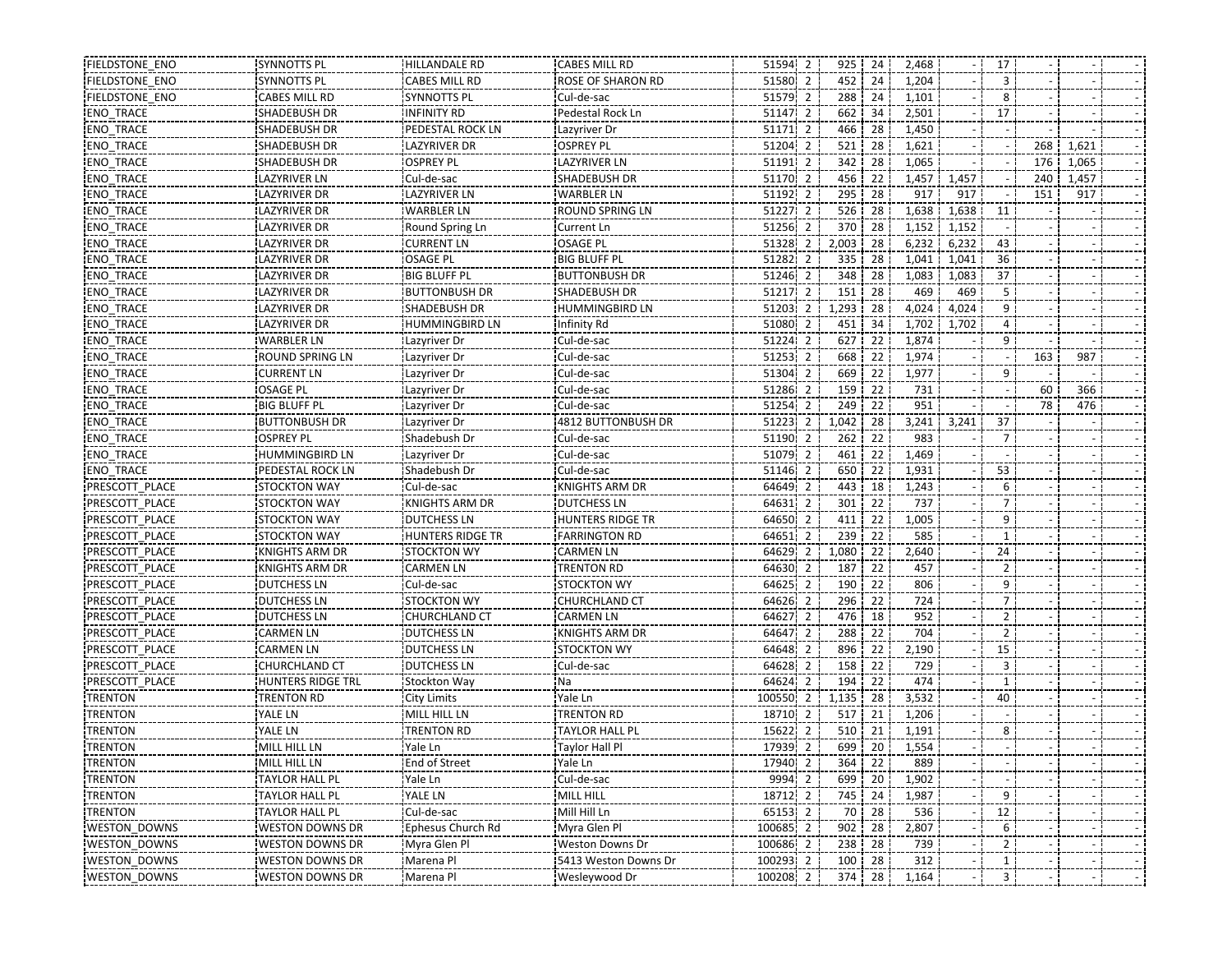| WESTON DOWNS           | WESTON DOWNS DR      | Wesleywood Dr            | Pope Rd                  | 100209 2                         |          | 277 44          | 1,356     |       | 3              |     |             |  |
|------------------------|----------------------|--------------------------|--------------------------|----------------------------------|----------|-----------------|-----------|-------|----------------|-----|-------------|--|
| <b>WESTON DOWNS</b>    | <b>MARENA PL</b>     | Cul-de-sac               | Merry Oaks Ln            | 100682 2                         | 121      | 28              | 695       |       | $\overline{2}$ |     |             |  |
| <b>WESTON DOWNS</b>    | <b>MARENA PL</b>     | <b>MERRY OAKS LN</b>     | Marena Pl                | 100688 2                         | 491      | 28              | 1,526     |       | 3              |     |             |  |
| <b>WESTON DOWNS</b>    | <b>MARENA PL</b>     | Marana Pl                | Weston Downs Dr          | 100292 2                         | 128      | 28              | 397       |       | 2              |     |             |  |
| WESTON_DOWNS           | <b>MARENA PL</b>     | <b>Weston Downs Dr</b>   | Teahouse Ct              | 100689 2                         | 183      | 27              | 549       |       |                |     |             |  |
| <b>WESTON DOWNS</b>    | <b>MARENA PL</b>     | Weston Downs Dr          | <b>Teahouse Ct</b>       | 100211 2                         | 225      | 22              | 551       |       | 3              |     |             |  |
| <b>WESTON DOWNS</b>    | MARENA PL            | <b>TEAHOUSE CT</b>       | <b>EPHESUS CHURCH RD</b> | 64867 2                          | 392      | 22              | 958       |       | 2              |     |             |  |
| WESTON_DOWNS           | <b>TEAHOUSE CT</b>   | Marena Pl                | Cul-de-sac               | 64869 2                          | 265      | 18              | 887       |       | 2              |     |             |  |
| WESTON_DOWNS           | <b>MYRA GLEN PL</b>  | Weston Downs Dr          | Merry Oaks Ln            | 100687 2                         | 630      | 27              | 1,891     |       | 4              |     |             |  |
| <b>WESTON DOWNS</b>    | MYRA GLEN PL         | Merry Oaks Ln            | Cul-de-sac               | 100683 2                         | 165      | 27              | 818       |       |                |     |             |  |
| <b>WESTON DOWNS</b>    | <b>MERRY OAKS LN</b> | Marena Pl                | Myra Glen Pl             | 100684 2                         | 300      | 28              | 932       |       | 2              |     |             |  |
| WESTON_DOWNS           | WESLEYWOOD DR        | <b>Weston Downs Dr</b>   | Cul-de-sac               | 100294 2                         | 587      | 30              | 2,267     |       |                |     |             |  |
| COOK_RD_2014           | <b>COOK RD</b>       | <b>FAYETTEVILLE ST</b>   | <b>BOOKER AV</b>         | 59138 2                          | 412      | 19              | 870       | 870   | 4              |     |             |  |
| <b>COOK RD 2014</b>    | <b>COOK RD</b>       | <b>BOOKER AV</b>         | <b>WILLOWDALE DR</b>     | 59147 2                          | 825      | 20              | 1,833     | 1,833 | 21             |     |             |  |
| <b>COOK RD 2014</b>    | <b>COOK RD</b>       | <b>WILLOWDALE DR</b>     | <b>TRIPOLI DR</b>        | 59171 2                          | 294      | 20              | 654       | 654   |                |     |             |  |
| COOK_RD_2014           | <b>COOK RD</b>       | tripoli dr               | <b>HAWAII CT</b>         | 59189 2                          | 369      | 19              | 779       | 779   |                |     |             |  |
| COOK_RD_2014           | <b>COOK RD</b>       | <b>HAWAII CT</b>         | <b>TRINNESS DR</b>       | 59230 2                          | 1,270    | 19              | 2,681     | 2,681 | 37             |     |             |  |
| <b>COOK RD 2014</b>    | <b>COOK RD</b>       | <b>TRINNESS DR</b>       | <b>ARDMORE DR</b>        | 59252 2                          | 375      | 19              | 792       | 792   |                |     |             |  |
| <b>COOK RD 2014</b>    | <b>COOK RD</b>       | <b>ARDMORE DR</b>        | MISSELL AV               | 59287 2                          | 588 19   |                 | 1,241     | 1,241 | 3              |     |             |  |
| COOK_RD_2014           | <b>COOK RD</b>       | <b>MISSELL AV</b>        | <b>DUNN AV</b>           | 59303 2                          | 373      | 19              | 787       | 787   | 2              |     |             |  |
| COOK_RD_2014           | COOK RD              | <b>DUNN AV</b>           | ORCHARD ORIOLE LN        | 63005<br>$\overline{2}$          | 931      | 19              | 1,966     | 1,966 | 13             |     |             |  |
| <b>COOK RD 2014</b>    | <b>COOK RD</b>       | <b>ORCHARD ORIOLE LN</b> | MARTIN LUTHER KING JR PW | $\overline{\mathbf{3}}$<br>63006 | 300      | 36              | 1,202     | 1,202 |                |     |             |  |
| ED COOK RD 2016        | <b>ED COOK RD</b>    | <b>ELLIS RD</b>          | <b>EDGERTON DR</b>       | 59044<br>$\overline{2}$          | 600      | 20              | 1,333     | 1,333 |                |     |             |  |
| ED COOK RD 2016        | ED COOK RD           | <b>EDGERTON DR</b>       | <b>LEONARD DR</b>        | 59124 2                          | 538      | 20              | 1,195     | 1,195 |                |     |             |  |
| ED COOK RD 2016        | <b>ED COOK RD</b>    | <b>LEONARD DR</b>        | <b>HICKORY NUT DR</b>    | 59283 2                          | 1,356    | 20              | 3,014     | 3,014 |                |     |             |  |
| ED COOK RD 2016        | <b>ED COOK RD</b>    | Hickory Nut Dr           | <b>Rustich Dr</b>        | 59337 2                          | 557      | 20              | 1,237     | 1,237 |                |     |             |  |
| ED_COOK_RD_2016        | <b>ED COOK RD</b>    | Rustica Dr               | Pear Tree Ln             | 100287 2                         | 1,115    | 20              | 2,479     | 2,479 |                |     |             |  |
| ED COOK RD 2016        | ED COOK RD           | Pear Tree Ln             | So Hi Dr                 | 59538 2                          | 611      | 20              | 1,357     | 1,357 |                |     |             |  |
| <b>S BRIGGS AVE</b>    | <b>S BRIGGS AVE</b>  | E LAWSON ST              | <b>PERSON ST</b>         | 58229<br>$\overline{2}$          | 1,766    | 40              | 15,698    |       |                |     |             |  |
| S BRIGGS AVE           | S BRIGGS AVE         | <b>PERSON ST</b>         | <b>PERSON ST</b>         | 58917 2                          | 2,564    |                 | 40 22,791 |       |                |     |             |  |
| S BRIGGS AVE           | S BRIGGS AVE         | Person St                | Adams Rd                 | 100172 2                         | 2,202    |                 | 40 19,573 |       |                |     | 1,292 5,872 |  |
| <b>S BRIGGS AVE</b>    | S BRIGGS AVE         | Adams Rd                 | Riddle Rd                | 100173 2                         | 141      | 40              | 1,253     |       |                | 276 | 1,253       |  |
| ARCHER WESTWOOD        | <b>CLARION DR</b>    | <b>CHALICE ST</b>        | <b>SUNNY CT</b>          | 52234 2                          | 437      | 20              | 971       |       | 9              |     |             |  |
| ARCHER WESTWOOD        | <b>CLARION DR</b>    | <b>SUNNY CT</b>          | <b>CHALICE ST</b>        | 52181 2                          | 1,345    | 20              | 2,989     |       | 14             |     |             |  |
| ARCHER_WESTWOOD        | <b>CLARION DR</b>    | <b>CHALICE ST</b>        | COLE MILL RD             | 51980 2                          | 294      | 20              | 653       |       |                |     |             |  |
| ARCHER WESTWOOD        | <b>FLEMING DR</b>    | <b>BERINI DR</b>         | <b>SUNNY CT</b>          | 52251 2                          | 387      | 21              | 903       |       |                | 149 | 903         |  |
| ARCHER WESTWOOD        | <b>FLEMING DR</b>    | <b>SUNNY CT</b>          | <b>SUNNY CT</b>          | 52184 2                          | 534      | 21              | 1,246     |       | 6              |     |             |  |
| ARCHER WESTWOOD        | <b>FLEMING DR</b>    | <b>SUNNY CT</b>          | <b>COLE MILL RD</b>      | 52099 2                          | 405 20   |                 | 900       |       | 4              |     |             |  |
| ARCHER_WESTWOOD        | <b>SUNNY CT</b>      | <b>FLEMING DR</b>        | <b>FLEMING DR</b>        | 52183 2                          | 1,149 18 |                 | 2,298     |       | 16             |     |             |  |
| ARCHER WESTWOOD        | <b>SUNNY CT</b>      | <b>FLEMING DR</b>        | <b>CLARION DR</b>        | 52185 2                          | 553      | 20              | 1,229     |       | 6              |     |             |  |
| ARCHER WESTWOOD        | <b>SUNNY CT</b>      | <b>CLARION DR</b>        | <b>CHALICE ST</b>        | 52182 2                          | 1,110    | 20              | 2,467     |       | 17             |     |             |  |
| ARCHER WESTWOOD        | <b>CHALICE ST</b>    | <b>SUNNY CT</b>          | <b>CLARION DR</b>        | 52016 2                          | 582      | 20              | 1,293     |       | 3              |     |             |  |
| ARCHER WESTWOOD        | <b>CHALICE ST</b>    | <b>CLARION DR</b>        | <b>SUNNY CT</b>          | 52235 2 1,817                    |          | 22 <sub>1</sub> | 4,442     |       | 20             |     |             |  |
| ARCHER WESTWOOD        | <b>DULUTH ST</b>     | <b>BERINI DR</b>         | SAMOA CT                 | 52627 2                          | 522      | 20              | 1,160     |       |                |     |             |  |
| <b>ARCHER WESTWOOD</b> | <b>DULUTH ST</b>     | SAMOA CT                 | <b>MARSHALL WY</b>       | 52556 2                          | 718      | 20              | 1,596     |       | 4              |     |             |  |
| ARCHER WESTWOOD        | <b>DULUTH ST</b>     | MARSHALL WY              | <b>KITCHNER CT</b>       | 52421 2                          | 318 20   |                 | 707       |       |                |     |             |  |
| ARCHER WESTWOOD        | <b>DULUTH ST</b>     | <b>KITCHNER CT</b>       | <b>FLEMING DR</b>        | 52365 2                          | 912      | 20              | 2,027     |       | 18             |     |             |  |
| ARCHER WESTWOOD        | <b>BERINI DR</b>     | <b>KIMBALL DR</b>        | <b>DULUTH ST</b>         | 52628 2                          | 407      | 20              | 904       |       | 10             |     |             |  |
| ARCHER WESTWOOD        | <b>BERINI DR</b>     | <b>DULUTH ST</b>         | <b>MARSHALL WY</b>       | 52629 2                          | 1,002    | 20              | 2,227     | 2,227 | 41             |     |             |  |
| ARCHER_WESTWOOD        | <b>BERINI DR</b>     | MARSHALL WY              | <b>CLARION DR</b>        | 52596 2                          | 512      | 20 <sub>1</sub> | 1,138     | 1,138 | 18             |     |             |  |
| ARCHER WESTWOOD        | <b>BERINI DR</b>     | <b>CLARION DR</b>        | <b>LEAGUE WY</b>         | 52509 2                          | 1,240    | 20              | 2,756     |       |                |     |             |  |
|                        |                      |                          |                          |                                  |          |                 |           |       |                |     |             |  |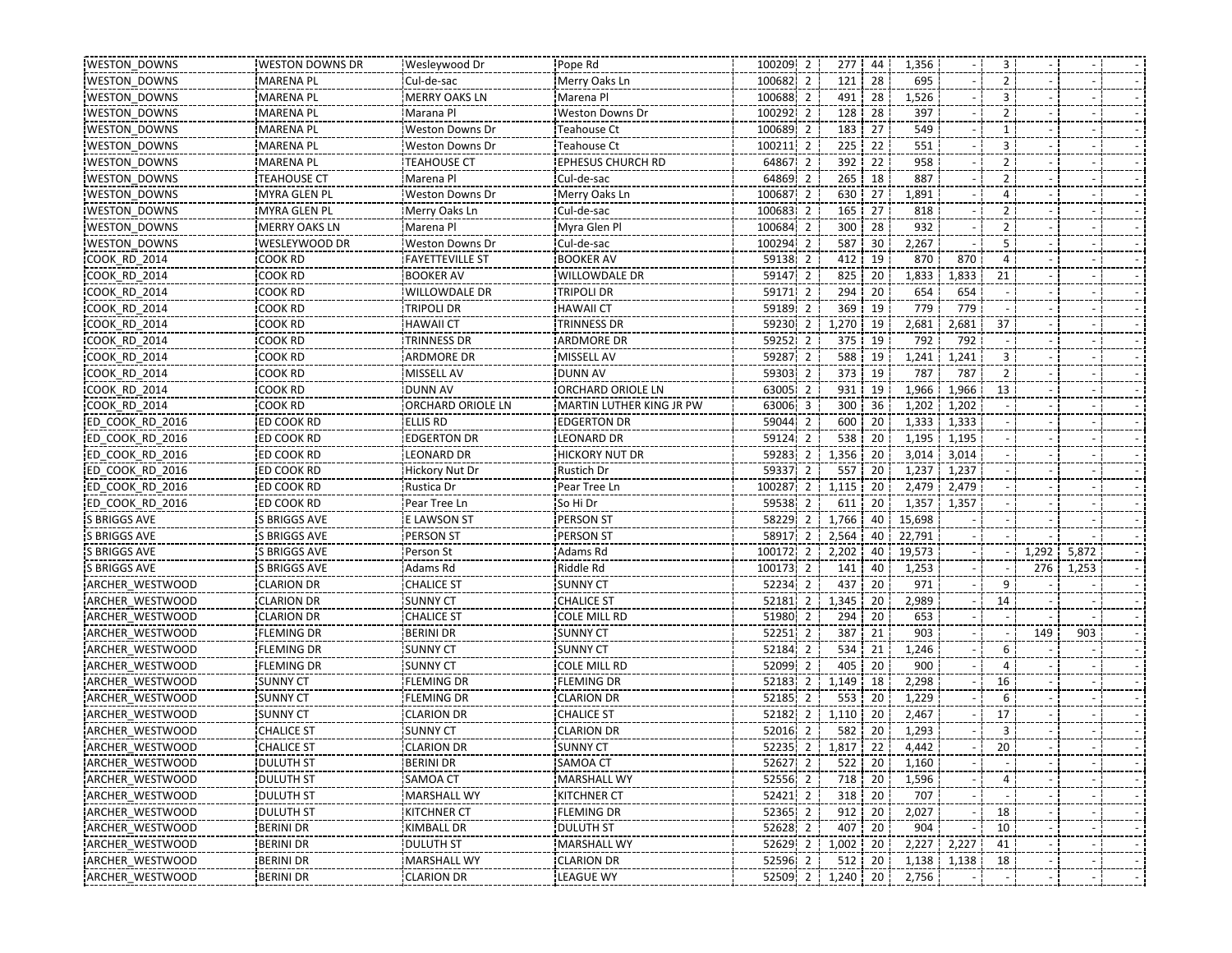| ARCHER WESTWOOD | <b>BERINI DR</b>     | LEAGUE WY            | DUBARRY CT           | 52311 2                 | 479 20  |                 | 1,064 |       |    |     |       |  |
|-----------------|----------------------|----------------------|----------------------|-------------------------|---------|-----------------|-------|-------|----|-----|-------|--|
| ARCHER WESTWOOD | <b>BERINI DR</b>     | <b>DUBARRY CT</b>    | <b>FLEMING DR</b>    | 52256 2                 | 447     | 20              | 993   |       | -2 |     |       |  |
| ARCHER WESTWOOD | <b>CLARION DR</b>    | <b>CHESHIRE CT</b>   | <b>BERINI DR</b>     | 52508 2                 | 563     | 20              | 1,251 |       |    | 206 | 1,251 |  |
| ARCHER WESTWOOD | <b>CLARION DR</b>    | <b>BERINI DR</b>     | <b>DALTON CT</b>     | 52522 2                 | 261     | 20              | 580   |       |    | 96  | 580   |  |
| ARCHER WESTWOOD | <b>CLARION DR</b>    | <b>DALTON CT</b>     | <b>DRUCILLA CT</b>   | 52523 2                 | 460     | 20              | 1,022 |       |    | 169 | 1,022 |  |
| ARCHER WESTWOOD | <b>CLARION DR</b>    | <b>DRUCILLA CT</b>   | <b>LEAGUE WY</b>     | 52476 2                 | 1,099   | 20              | 2,442 |       |    | 403 | 2,442 |  |
| ARCHER WESTWOOD | <b>CLARION DR</b>    | <b>LEAGUE WY</b>     | <b>END PVMT</b>      | 52268 2                 | 191     | 20              | 424   |       |    | 70  | 424   |  |
| ARCHER_WESTWOOD | <b>KITCHNER CT</b>   | <b>DULUTH ST</b>     | Cul-de-sac           | 52368 2                 | 738     | 20              | 1,990 |       | 5  |     |       |  |
| ARCHER_WESTWOOD | <b>CHESHIRE CT</b>   | <b>CLARION DR</b>    | Cul-de-sac           | 52431 2                 | 407     | 20              | 1,254 |       | 9  |     |       |  |
| ARCHER WESTWOOD | <b>CHESHIRE CT</b>   | <b>MARSHALL WY</b>   | <b>CLARION DR</b>    | 52456<br>$\overline{2}$ | 429     | 20              | 953   |       | 2  |     |       |  |
| ARCHER WESTWOOD | <b>DALTON CT</b>     | <b>CLARION DR</b>    | Cul-de-sac           | 52593 2                 | 477     | 20              | 1,410 |       | 3  |     |       |  |
| ARCHER WESTWOOD | <b>DRUCILLA CT</b>   | <b>CLARION DR</b>    | Cul-de-sac           | 52570 2                 | 565     | 22              | 1,723 |       | 4  |     |       |  |
| ARCHER WESTWOOD | LEAGUE WAY           | <b>CLARION DR</b>    | <b>BERINI DR</b>     | 52312 2                 | 371     | 20              | 824   |       | 4  |     |       |  |
| ARCHER WESTWOOD | <b>DUBARRY CT</b>    | Berini Dr            | Cul-de-sac           | $\overline{2}$<br>52335 | 440     | 20              | 1,327 |       | 12 |     |       |  |
| ARCHER WESTWOOD | <b>SAMOA CT</b>      | Cul-de-sac           | Duluth St            | 52587 2                 | 369     | 20              | 1,170 |       | 13 |     |       |  |
| ARCHER_WESTWOOD | MARSHALL WAY         | <b>BERINI DR</b>     | <b>CHESHIRE CT</b>   | 52595 2                 | 1,024   | 20              | 2,276 |       | 5  |     |       |  |
| ARCHER WESTWOOD | <b>MARSHALL WAY</b>  | <b>CHESHIRE CT</b>   | <b>DULUTH ST</b>     | 52455 2                 | 311     | 20              | 691   |       | 3  |     |       |  |
| ARCHER WESTWOOD | MARSHALL WAY         | <b>DULUTH ST</b>     | end of street        | 52420 1                 | 191     | 20              | 424   |       | 2  |     |       |  |
| ARCHER WESTWOOD | <b>COLEWOOD DR</b>   | <b>BERINI DR</b>     | <b>RICHSAND ST</b>   | 52584 2                 | 1,327   | 20              | 2,949 | 2,949 | 20 |     |       |  |
| ARCHER WESTWOOD | COLEWOOD DR          | <b>RICHSAND ST</b>   | <b>COLE MILL RD</b>  | 52349 2                 | 436     | 20              | 969   | 969   | 40 |     |       |  |
| ARCHER WESTWOOD | <b>DEWITT ST</b>     | <b>RICHSAND ST</b>   | Cul-de-sac           | 52355 2                 | 224     | 24              | 931   |       | 4  |     |       |  |
| ARCHER WESTWOOD | <b>RICHSAND ST</b>   | COLEWOOD DR          | <b>DEWITT ST</b>     | 52357 2                 | 240     | 24              | 640   |       | 3  |     |       |  |
| ARCHER WESTWOOD | <b>HAWTHORNE DR</b>  | <b>COLE MILL RD</b>  | <b>EAST OAK DR</b>   | 52076 2                 | 2,327   | 20              | 5,171 |       | 35 |     |       |  |
| ARCHER_WESTWOOD | <b>POWERS LN</b>     | <b>FLEMING DR</b>    | JEFFERSON DR         | 51905<br>$\overline{2}$ | 576     | 20              | 1,280 |       | 15 |     |       |  |
| ARCHER WESTWOOD | JEFFERSON DR         | <b>COLE MILL RD</b>  | <b>POWERS LN</b>     | 51986 2                 | 1,132   | 20              | 2,516 |       | 29 |     |       |  |
| ARCHER WESTWOOD | <b>FLEMING DR</b>    | <b>COLE MILL RD</b>  | <b>POWERS LN</b>     | 52041 2                 | 1,113   | 20 <sup>1</sup> | 2,473 |       | 23 |     |       |  |
| MARYDELL        | <b>SWARTHMORE RD</b> | Garrett Rd           | Litchfield Ct        | 60171 2                 | 246     | 28              | 765   |       |    | 126 | 765   |  |
| MARYDELL        | <b>SWARTHMORE RD</b> | Litchfield Ct        | Thetford Rd          | 60205<br>$\overline{2}$ | 514     | 28              | 1,599 |       | 7  |     |       |  |
| <b>MARYDELL</b> | <b>SWARTHMORE RD</b> | THETFORD RD          | <b>HEATHER PL</b>    | 60210<br>$\overline{2}$ | 268     | 28              | 834   |       | 2  |     |       |  |
| <b>MARYDELL</b> | <b>SWARTHMORE RD</b> | <b>HEATHER PL</b>    | <b>BRYNCASTLE CT</b> | 60271 2                 | 458     | 28              | 1,425 |       |    |     |       |  |
| MARYDELL        | <b>SWARTHMORE RD</b> | <b>BRYNCASTLE CT</b> | <b>AMESBURY LN</b>   | 60300 2                 | 541     | 28              | 1,683 |       |    |     |       |  |
| MARYDELL        | <b>SWARTHMORE RD</b> | Amesbury Ln          | Cul-de-sac           | 60365 2                 | 914     | 28              | 3,162 |       | 7  |     |       |  |
| MARYDELL        | LITCHFIELD CT        | Swarthmore Rd        | Cul-de-sac           | 60172 2                 | 200     | $\frac{1}{22}$  | 831   |       | 2  |     |       |  |
| <b>MARYDELL</b> | <b>HEATHER PL</b>    | Swarthmore Rd        | Cul-de-sac           | 60211 2                 | 154     | 22              | 718   |       |    | 119 | 718   |  |
| MARYDELL        | <b>BRYNCASTLE CT</b> | Cul-de-sac           | Swarthmore Rd        | 60272 2                 | $215 -$ | 22              | 867   |       | 4  |     |       |  |
| MARYDELL        | THETFORD RD          | <b>SWARTHMORE RD</b> | <b>MARYDELL LN</b>   | 60191 2                 | 889     | 28              | 2,766 |       | 13 |     |       |  |
| MARYDELL        | <b>THETFORD RD</b>   | Marydell Ln          | Amesbury Ln          | 60046<br>$\overline{2}$ | 309 i   | 28              | 961   |       | 2  |     |       |  |
| MARYDELL        | <b>THETFORD RD</b>   | Amesbury Ln          | Pittsford Pl         | 60026 2                 | 639     | 28              | 1,988 |       | 14 |     |       |  |
| MARYDELL        | <b>THETFORD RD</b>   | <b>PITTSFORD PL</b>  | <b>COBSCOOK DR</b>   | 60028 2                 | 698     | 28              | 2,172 |       | 15 |     |       |  |
| MARYDELL        | <b>THETFORD RD</b>   | <b>COBSCOOK DR</b>   | <b>WOODBERRY RD</b>  | 60040 2                 | 222     | 28              | 691   |       | 3  |     |       |  |
| MARYDELL        | PITTSFORD PL         | Thetford Rd          | Cul-de-sac           | 60074<br>$\overline{2}$ | 249     | 22              | 951   |       |    |     |       |  |
| MARYDELL        | <b>MARYDELL LN</b>   | Garrett Rd           | Thetford Rd          | 60045 2                 | 329     | 29              | 1,060 |       | 2  |     |       |  |
| <b>MARYDELL</b> | <b>AMESBURY LN</b>   | Thetford Rd          | <b>Worcester Pl</b>  | 60169 2                 | 1,207   | 28              | 3,755 |       | 17 |     |       |  |
| MARYDELL        | AMESBURY LN          | Worcester Pl         | Brookshire Rd        | 60236 2                 | 277 28  |                 | 862   |       | 10 |     |       |  |
| MARYDELL        | <b>AMESBURY LN</b>   | <b>BROOKSHIRE RD</b> | <b>SWARTHMORE RD</b> | 60301 2                 | 405     | 28              | 1,260 |       | 6  |     |       |  |
| MARYDELL        | <b>WORCESTER PL</b>  | Amesbury Ln          | Cul-de-sac           | 60170 2                 | 237 22  |                 | 921   |       |    | 152 | 921   |  |
| MARYDELL        | <b>BROOKSHIRE RD</b> | AMESBURY LN          | <b>COBSCOOK DR</b>   | 60242 2                 | 464     | 28              | 1,444 |       | 16 |     |       |  |
| MARYDELL        | <b>COBSCOOK DR</b>   | THETFORD RD          | <b>DUXBURY CT</b>    | 60092 2                 | 353     | 28              | 1,098 |       | 25 |     |       |  |
| <b>MARYDELL</b> | <b>COBSCOOK DR</b>   | <b>DUXBURY CT</b>    | <b>BROOKSHIRE RD</b> | 60241 2                 | 715     | 28              | 2,224 |       | 10 |     |       |  |
| MARYDELL        | <b>COBSCOOK DR</b>   | Brookshire Rd        | Cul-de-sac           | 60279 2                 | 251     | 28              | 1,099 |       | 5  |     |       |  |
| MARYDELL        | <b>DUXBURY CT</b>    | Cobscook Dr          | Cul-de-sac           | 60093 2                 | 194     | 22              | 816   |       | 4  |     |       |  |
|                 |                      |                      |                      |                         |         |                 |       |       |    |     |       |  |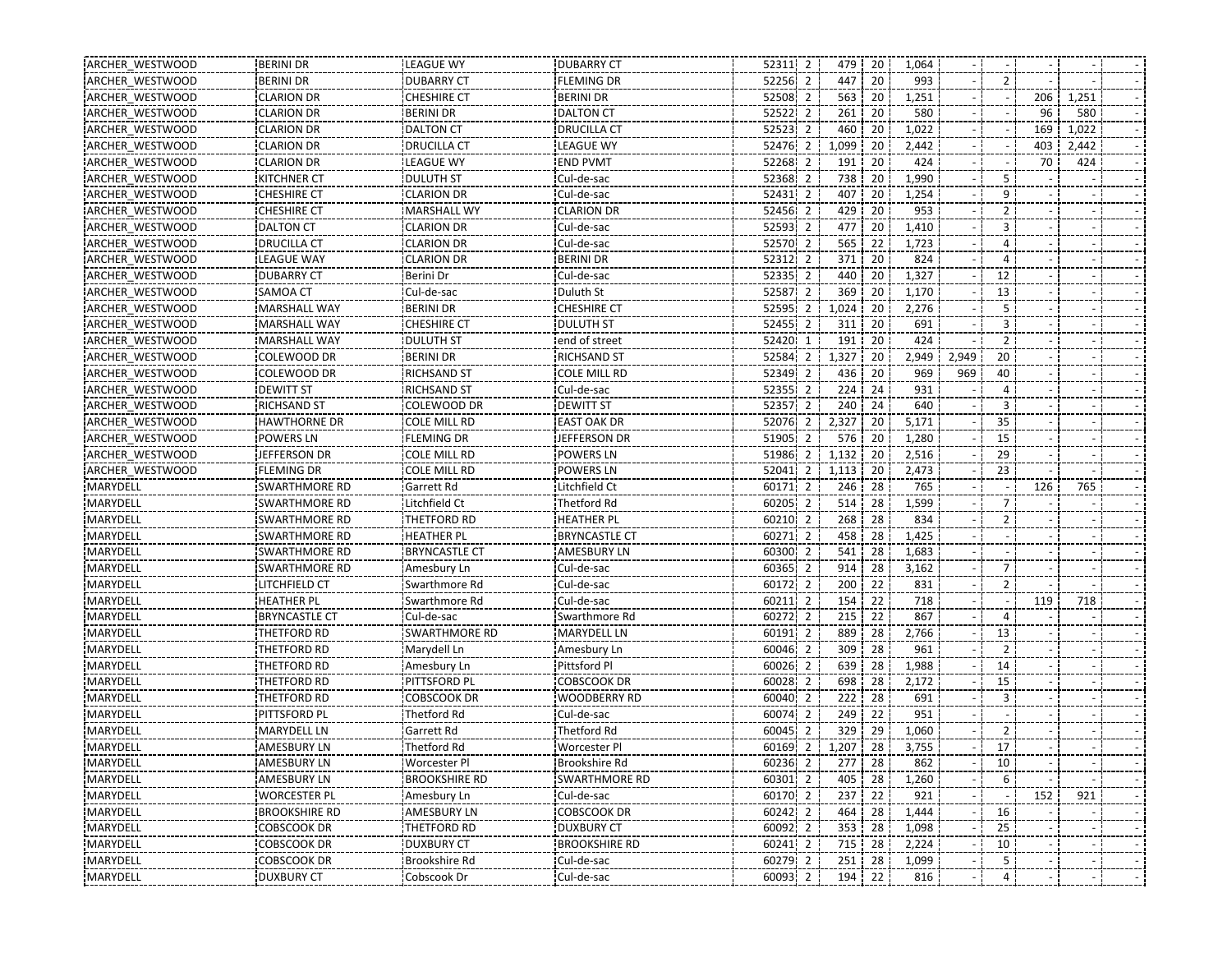| COLONY AMERICAN VILLAGE | AMERICAN DR             | MINUTEMAN CT              | <b>NEAL RD</b>            | 53138 2  |    | 593 24                                              |                |       | 1,581 1,581 | 54                   |    |     |
|-------------------------|-------------------------|---------------------------|---------------------------|----------|----|-----------------------------------------------------|----------------|-------|-------------|----------------------|----|-----|
| COLONY AMERICAN VILLAGE | <b>AMERICAN DR</b>      | <b>CUMBERLAND DR</b>      | MINUTEMAN CT              | 53225 2  |    | 341                                                 | $\frac{1}{28}$ | 1,061 | 1,061       |                      |    |     |
| COLONY AMERICAN VILLAGE | <b>AMERICAN DR</b>      | <b>CHISWELL CT</b>        | <b>CUMBERLAND DR</b>      | 53320 2  |    | 549 28                                              |                | 1,708 | 1,708       |                      |    |     |
| COLONY AMERICAN VILLAGE | <b>AMERICAN DR</b>      | <b>GOVERNORS PL</b>       | <b>CHISWELL CT</b>        | 53390 2  |    | 451 28                                              |                | 1,403 | 1,403       | 48                   |    |     |
| COLONY AMERICAN VILLAGE | AMERICAN DR             | <b>ANNAPOLIS CT</b>       | <b>GOVERNORS PL</b>       | 53425 2  |    | 285                                                 | 28             | 887   | 887         |                      |    |     |
| COLONY_AMERICAN_VILLAGE | <b>AMERICAN DR</b>      | <b>ANNAPOLIS CT</b>       | <b>SYCAMORE SHOALS RD</b> | 65118 2  |    | 334 28                                              |                | 1,039 | 1,039       |                      |    |     |
| COLONY AMERICAN VILLAGE | <b>AMERICAN DR</b>      | <b>TALCOTT DR</b>         | <b>ANNAPOLIS CT</b>       | 53587 2  |    | 492                                                 | 28             | 1,531 | 1,531       |                      |    |     |
| COLONY AMERICAN VILLAGE | AMERICAN DR             | <b>VALLEY FORGE RD</b>    | TALCOTT DR                | 53672 2  |    | 435 28                                              |                | 1,353 | 1,353       |                      |    |     |
| COLONY AMERICAN VILLAGE | <b>AMERICAN DR</b>      | <b>BRANDYWINE CT</b>      | <b>VALLEY FORGE RD</b>    | 53857 2  |    | 913 28                                              |                | 2,840 | 2,840       |                      |    |     |
| COLONY AMERICAN VILLAGE | <b>AMERICAN DR</b>      | <b>TARAWA TE</b>          | <b>BRANDYWINE CT</b>      | 53900 2  |    | 246 28                                              |                | 765   | 765         |                      |    |     |
| COLONY AMERICAN VILLAGE | <b>AMERICAN DR</b>      | <b>ALAMO CT</b>           | <b>TARAWA TE</b>          | 53950 2  |    | 815 28                                              |                | 2,536 | 2,536       |                      |    |     |
| COLONY AMERICAN VILLAGE | AMERICAN DR             | <b>BARRINGTON PL</b>      | ALAMO CT                  | 53948 2  |    | 716                                                 | - 32           | 2,546 | 2,546       |                      |    |     |
| COLONY AMERICAN VILLAGE | <b>AMERICAN DR</b>      | <b>CONSTITUTION DR</b>    | <b>BARRINGTON PL</b>      | 53886    | -2 | 354                                                 | - 32           | 1,259 | 1,259       | 14                   |    |     |
| COLONY AMERICAN VILLAGE | <b>BARRINGTON PL</b>    | AMERICAN DR               | Cul-de-sac                | 53887 2  |    | 347 24                                              |                | 1,259 |             | 6                    |    |     |
| COLONY AMERICAN VILLAGE | <b>ALAMO CT</b>         | AMERICAN DR               | <b>CARSON CR</b>          | 53949 2  |    | 268 22                                              |                | 655   |             |                      | 36 | 328 |
| COLONY AMERICAN VILLAGE | ALAMO CT                | <b>CARSON CR</b>          | Cul-de-sac                | 53885 2  |    | 151                                                 | $\frac{1}{22}$ | 711   |             |                      | 78 | 711 |
| COLONY AMERICAN VILLAGE | <b>CARSON CIR</b>       | <b>ALAMO CT</b>           | Cul-de-sac                | 53884 2  |    | 192 22                                              |                | 811   |             |                      | 45 | 406 |
| COLONY AMERICAN VILLAGE | <b>TARAWA TER</b>       | AMERICAN DR               | <b>TARAWA TE</b>          | 53899 2  |    | 261                                                 | 22             | 638   |             | 3                    |    |     |
| COLONY AMERICAN VILLAGE | <b>TARAWA TER</b>       | Tarawa Ter                | Cul-de-sac                | 63167 2  |    | 96 22                                               |                | 577   |             | 3                    |    |     |
| COLONY AMERICAN VILLAGE | <b>TARAWA TER</b>       | Tarawa Ter                | Cul-de-sac                | 53834 2  |    | 96 22                                               |                | 577   |             |                      | 63 | 577 |
| COLONY AMERICAN VILLAGE | <b>BRANDYWINE CT</b>    | <b>AMERICAN DR</b>        | Cul-de-sac                | 53903 2  |    | 240                                                 | $\frac{1}{21}$ | 906   |             |                      |    |     |
| COLONY AMERICAN VILLAGE | <b>WEMBLEY CT</b>       | AMERICAN DR               | Cul-de-sac                | 53456 2  |    | 182 22                                              |                | 787   |             | 9                    |    |     |
| COLONY_AMERICAN_VILLAGE | <b>ANNAPOLIS CT</b>     | AMERICAN DR               | Cul-de-sac                | 53426 2  |    | 153 22                                              |                | 716   |             | 3                    |    |     |
| COLONY AMERICAN VILLAGE | <b>GOVERNORS PL</b>     | AMERICAN DR               | <b>BRUNSWICK CT</b>       | 53438 2  |    | 433 22                                              |                | 1,058 |             |                      |    |     |
| COLONY AMERICAN VILLAGE | <b>GOVERNORS PL</b>     | <b>BRUNSWICK CT</b>       | Cul-de-sac                | 53465 2  |    | 198 22                                              |                | 826   |             | 4                    |    |     |
| COLONY AMERICAN VILLAGE | <b>BRUNSWICK CT</b>     | <b>GOVERNORS PL</b>       | Cul-de-sac                | 53462 2  |    | 151                                                 | 122            | 711   |             | 2                    | 78 | 711 |
| COLONY AMERICAN VILLAGE | WYNDHAM PL              | AMERICAN DR               | Cul-de-sac                | 53381 2  |    | 296 22                                              |                | 1,065 |             | 12                   |    |     |
| COLONY AMERICAN VILLAGE | <b>CHISWELL CT</b>      | AMERICAN DR               | Cul-de-sac                | 53321 2  |    | 195                                                 | 22             | 819   |             |                      |    |     |
| COLONY AMERICAN VILLAGE | <b>CUMBERLAND DR</b>    | AMERICAN DR               | <b>REGIMENT WAY</b>       | 65174 2  |    | 476 28                                              |                | 1,481 |             |                      | 81 | 740 |
| COLONY AMERICAN VILLAGE | <b>CUMBERLAND DR</b>    | <b>AMERICAN DR</b>        | <b>REGIMENT WAY</b>       | 100602 2 |    | 219 28                                              |                | 681   |             | 5.                   |    |     |
| COLONY AMERICAN VILLAGE | <b>CUMBERLAND DR</b>    | Regiment Way              | Sycamore Shoals Rd        | 53227 2  |    | 385 28                                              |                | 1,198 |             | 14                   |    |     |
| COLONY AMERICAN VILLAGE | <b>CUMBERLAND DR</b>    | Sycamore Shoals Rd        | Tannenbaum St             | 65175 2  |    | 636 28                                              |                | 1,979 |             | 9                    |    |     |
| COLONY_AMERICAN_VILLAGE | <b>CUMBERLAND DR</b>    | Tannenbaum St             | Kettle Creek Way          | 20822 2  |    | 254 28                                              |                | 790   |             |                      |    |     |
| COLONY AMERICAN VILLAGE | <b>CUMBERLAND DR</b>    | Tannenbaum St             | Kettle Creek Way          | 100603 2 |    | 211 28                                              |                | 656   |             |                      |    |     |
| COLONY AMERICAN VILLAGE | <b>CUMBERLAND DR</b>    | Kettle Creek Way          | Cul-de-sac                | 22477 2  |    | 118                                                 | 28             | 686   |             |                      |    |     |
| COLONY AMERICAN VILLAGE | <b>REGIMENT WAY</b>     | Cumberland Dr             | Cul-de-sac                | 16951 2  |    | 333                                                 | 18             | 1,023 |             |                      |    |     |
| COLONY AMERICAN VILLAGE | <b>REGIMENT WAY</b>     | Cul-de-sac                | Cumberland Dr             | 16948 2  |    | 252 18                                              |                | 861   |             |                      |    |     |
| COLONY AMERICAN VILLAGE | <b>TANNENBAUM ST</b>    | Cumberland Dr             | Wusket Ln                 | 20787 2  |    | 262 18                                              |                | 524   |             |                      |    |     |
| COLONY AMERICAN VILLAGE | <b>MUSKET LN</b>        | Tannenbaum St             | Cul-de-sac                | 20789 2  |    | 130 18                                              |                | 617   |             |                      |    |     |
| COLONY AMERICAN VILLAGE | <b>MUSKET LN</b>        | Cul-de-sac                | Tannenbaum St             | 20788    |    | 118                                                 | 18             | 593   |             |                      |    |     |
| COLONY AMERICAN VILLAGE | <b>KETTLE CREEK WAY</b> | Moores Creek Rd           | Cumberland Dr             | 22475 2  |    | 728                                                 | $\frac{1}{2}$  | 1,456 |             | 7                    |    |     |
| COLONY AMERICAN VILLAGE | <b>KETTLE CREEK WAY</b> | End of street             | Moores Creek Rd           | 22476 2  |    | 186                                                 | $\frac{1}{2}$  | 372   |             |                      |    |     |
| COLONY AMERICAN VILLAGE | <b>MOORES CREEK RD</b>  | end of phase I            | Kettle Creek Way          | 100768 2 |    | 331                                                 | 28             | 1,030 |             | 5                    |    |     |
| COLONY AMERICAN VILLAGE | MOORES CREEK RD         | SYCAMORE SHOALS RD        | end of phase I            | 100767 2 |    | 699 28                                              |                | 2,175 |             | 20                   |    |     |
| COLONY AMERICAN VILLAGE | SYCAMORE SHOALS RD      | <b>AMERICAN DR</b>        | <b>MORRISTOWN CIR</b>     | 15615 2  |    | 346 28                                              |                | 1,076 |             |                      | 59 | 538 |
| COLONY AMERICAN VILLAGE | SYCAMORE SHOALS RD      | <b>MORRISTOWN CIR</b>     | <b>MOORES CREEK RD</b>    | 15616 2  |    | 549 28                                              |                | 1,708 |             |                      |    |     |
| COLONY AMERICAN VILLAGE | SYCAMORE SHOALS RD      | Moores Creek Rd           | Cumberland Dr             | 15617 2  |    | 606 22                                              |                | 1,481 |             | $\frac{19}{1}$<br>14 |    |     |
| COLONY AMERICAN VILLAGE | MORRISTOWN CIR          | <b>SYCAMORE SHOALS RD</b> | <b>DEAD END</b>           | 15614 2  |    | $\begin{array}{c c}\n\hline\n182 & 18\n\end{array}$ |                | 364   |             | $\overline{2}$       |    |     |
| COLONY AMERICAN VILLAGE | MINUTEMAN CT            | <b>AMERICAN DR</b>        | Cul-de-sac                | 53139 2  |    | 276 22                                              |                | 1,017 |             |                      | 56 | 508 |
| WALDEN_POND             | <b>FINLEY ST</b>        | NEAL RD                   | <b>GROVE PARK RD</b>      | 53197 2  |    | 137 28                                              |                | 426   |             | 5                    |    |     |
| WALDEN_POND             | <b>FINLEY ST</b>        | Grove Park Rd             | Durbin Pl                 | 53368 2  |    | 803 25                                              |                | 2,231 |             | 10                   |    |     |
|                         |                         |                           |                           |          |    |                                                     |                |       |             |                      |    |     |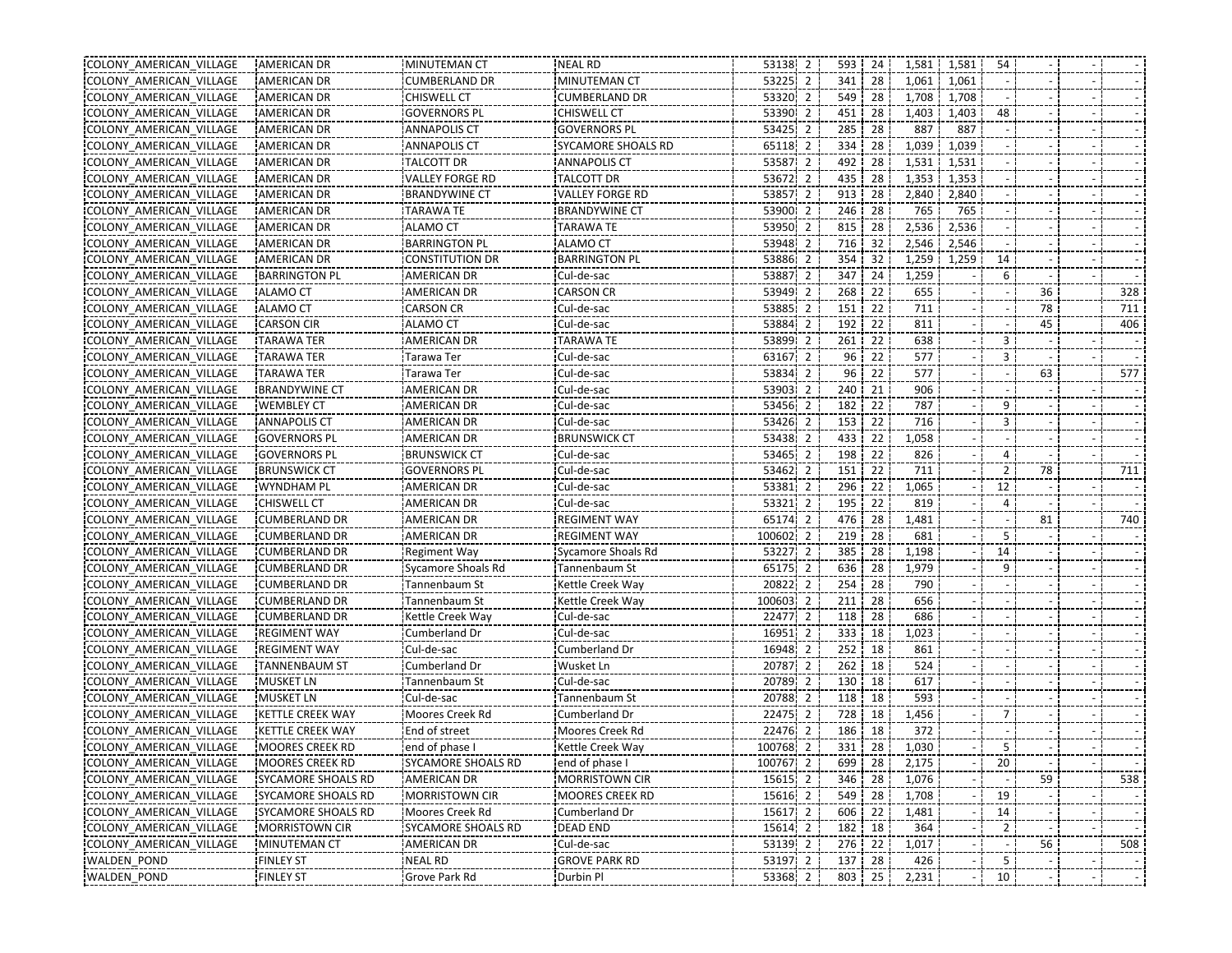| WALDEN POND             | <b>FINLEY ST</b>      | Durbin Pl            | Galway Glenn Ln              | 53434 2                 | 221 25     |                | 614   |       | 8  |  |  |
|-------------------------|-----------------------|----------------------|------------------------------|-------------------------|------------|----------------|-------|-------|----|--|--|
| <b>WALDEN POND</b>      | <b>FINLEY ST</b>      | Galway Glenn Ln      | Providence Ct                | 100803 2                | 180        | 25             | 500   |       | 6  |  |  |
| <b>WALDEN POND</b>      | <b>WILDBERRY LN</b>   | <b>GEORGETOWN CT</b> | <b>FINLEY ST</b>             | 53435 2                 | 85         | 28             | 264   |       | 3  |  |  |
| <b>WALDEN POND</b>      | <b>WILDBERRY LN</b>   | <b>GEORGETOWN CT</b> | <b>GEORGETOWN CT</b>         | 53430 2                 |            | 99 25          | 275   |       | 2  |  |  |
| <b>WALDEN POND</b>      | WILDBERRY LN          | PRESTWICK PL         | <b>GEORGETOWN CT</b>         | 53421 2                 | 167        | 25             | 464   |       | 2  |  |  |
| WALDEN_POND             | WILDBERRY LN          | <b>QUINTIN PL</b>    | PRESTWICK PL                 | 53393 2                 | 787        | 28             | 2,448 |       | 17 |  |  |
| <b>WALDEN POND</b>      | <b>WILDBERRY LN</b>   | <b>ASTOR CT</b>      | <b>QUINTIN PL</b>            | 53266 2                 | 419        | 25             | 1,164 |       | 27 |  |  |
| <b>WALDEN POND</b>      | <b>WILDBERRY LN</b>   | <b>NEAL RD</b>       | <b>ASTOR CT</b>              | 53156 2                 | 360        | 25             | 1,000 |       | 11 |  |  |
| LATTA_PINE_VALLEY       | REDMOND DR            | <b>AUTUMN DR</b>     | <b>MEMORY LN</b>             | 50969 2                 | 608        | 22             | 1,486 |       |    |  |  |
| LATTA_PINE_VALLEY       | <b>REDMOND DR</b>     | <b>MEMORY LN</b>     | <b>GUESS RD</b>              | 50986<br>$\overline{2}$ | 475        | 22             | 1,161 |       | 5  |  |  |
| LATTA PINE VALLEY       | <b>MEMORY LN</b>      | <b>REDMOND DR</b>    | <b>LAURENT DR</b>            | 50970 2                 | 460        | 22             | 1,124 |       | 13 |  |  |
| LATTA PINE VALLEY       | <b>MEMORY LN</b>      | <b>LAURENT DR</b>    | <b>IMPERIAL DR</b>           | 50929 2                 | 581        | 22             | 1,420 |       | 6  |  |  |
| LATTA PINE VALLEY       | <b>MEMORY LN</b>      | Imperial Dr          | end of street                | 50873 2                 | 190        | 22             | 464   |       | 1  |  |  |
| LATTA_PINE_VALLEY       | <b>LAURENT DR</b>     | Imperial Dr          | Cheshire Bridge Rd           | 50871<br>$\overline{2}$ | 384        | 22             | 939   |       | 6  |  |  |
| LATTA PINE VALLEY       | <b>LAURENT DR</b>     | <b>MEMORY LN</b>     | <b>IMPERIAL DR</b>           | 50928 2                 | 833        | 22             | 2,036 |       | 5  |  |  |
| LATTA_PINE_VALLEY       | <b>IMPERIAL DR</b>    | Laurent Dr           | Cul-de-sac                   | 50870 2                 | $1,010$ 22 |                | 2,811 |       | 32 |  |  |
| LATTA PINE VALLEY       | <b>IMPERIAL DR</b>    | <b>LAURENT DR</b>    | <b>MEMORY LN</b>             | 50872 2                 | 667        | 22             | 1,630 |       | 15 |  |  |
| LATTA_PINE_VALLEY       | <b>AUTUMN DR</b>      | LATTA RD             | <b>CASSANDRA DR</b>          | 51113 2                 | 1,064      | 22             | 2,601 |       | 6  |  |  |
| LATTA PINE VALLEY       | <b>AUTUMN DR</b>      | <b>CASSANDRA DR</b>  | <b>REDMOND DR</b>            | 51010 2                 | 458 22     |                | 1,120 |       | 3  |  |  |
| LATTA_PINE_VALLEY       | <b>AUTUMN DR</b>      | REDMOND DR           | <b>MIRAMONT DR</b>           | 50966 2                 | 468        | 22             | 1,144 |       | 5  |  |  |
| LATTA PINE VALLEY       | <b>MIRAMONT DR</b>    | Autumn Dr            | Green Oak Dr                 | 50919 2                 | 450        | -22            | 1,100 | 1,100 | 8  |  |  |
| LATTA PINE VALLEY       | <b>MIRAMONT DR</b>    | <b>GREEN OAK DR</b>  | end of street                | 50918 2                 | 270        | 22             | 660   | 660   | 5  |  |  |
| LATTA_PINE_VALLEY       | <b>GREEN OAK DR</b>   | <b>LATTA RD</b>      | <b>CASSANDRA DR</b>          | 51144 2                 | 1,213      | $\frac{1}{22}$ | 2,965 |       | 7  |  |  |
| LATTA_PINE_VALLEY       | <b>GREEN OAK DR</b>   | <b>CASSANDRA DR</b>  | MIRAMONT DR                  | 51006 2                 | 931        | 22             | 2,276 |       | 5  |  |  |
| LATTA PINE VALLEY       | <b>GATEWOOD DR</b>    | <b>LATTA RD</b>      | <b>DONPHIL RD</b>            | 51163 2                 | 417        | 22             | 1,019 |       | 14 |  |  |
| LATTA PINE VALLEY       | <b>GATEWOOD DR</b>    | <b>DONPHIL RD</b>    | <b>CASSANDRA DR</b>          | 51105 2                 | 979        | 22             | 2,393 |       | 5  |  |  |
| LATTA PINE VALLEY       | <b>GATEWOOD DR</b>    | <b>CASSANDRA DR</b>  | RIPPLEBROOK DR               | 51007 2                 | 556 22     |                | 1,359 |       | 19 |  |  |
| LATTA PINE VALLEY       | <b>GATEWOOD DR</b>    | RIPPLEBROOK DR       | <b>UNNAMED</b>               | 50956 2                 | 390        | 22             | 953   |       |    |  |  |
| LATTA PINE VALLEY       | <b>GATEWOOD DR</b>    | unnamed street       | Cul-de-sac                   | 50917<br>$\overline{2}$ | 60         | 42             | 544   |       |    |  |  |
| LATTA PINE VALLEY       | <b>BRENDA CT</b>      | <b>DONPHIL RD</b>    | PONDEROSA LN                 | 51103 2                 | 456        | 22             | 1,115 |       | 5  |  |  |
| LATTA_PINE_VALLEY       | <b>BRENDA CT</b>      | PONDEROSA LN         | <b>CASSANDRA DR</b>          | 51065 2                 | 502        | 22             | 1,227 |       | 6  |  |  |
| LATTA PINE VALLEY       | PINE TRAIL DR         | PONDEROSA LN         | End of street                | 51062 2                 | 321        | 20             | 713   |       | 3  |  |  |
| LATTA_PINE_VALLEY       | PINE TRAIL DR         | <b>DONPHIL RD</b>    | PONDEROSA LN                 | 51100 2                 | 463        | 20             | 1,029 |       | 12 |  |  |
| LATTA PINE VALLEY       | <b>PINE TRAIL DR</b>  | PINE VALLEY DR       | <b>DONPHIL RD</b>            | 51162 2                 | 416        | 20             | 924   | 924   | 11 |  |  |
| LATTA_PINE_VALLEY       | PINE TRAIL DR         | <b>LATTA RD</b>      | PINE VALLEY DR               | 51208 2                 | 620        | 20             | 1,378 | 1,378 | 16 |  |  |
| LATTA PINE VALLEY       | LONG LEAF DR          | PINE VALLEY DR       | <b>DONPIL RD</b>             | 102019 2                | 595        | 21             | 1,388 |       | 13 |  |  |
| LATTA_PINE_VALLEY       | LONG LEAF DR          | <b>DONPHIL RD</b>    | <b>DEAD END</b>              | 51098 2                 | 364        | 21             | 849   |       | 2  |  |  |
| LATTA PINE VALLEY       | <b>DONPHIL RD</b>     | <b>GATEWOOD DR</b>   | Brenda Ct                    | 51104 2                 | 459 22     |                | 1,122 |       | 13 |  |  |
| LATTA_PINE_VALLEY       | <b>DONPHIL RD</b>     | PINE TRAIL DR        | Long Leaf Dr                 | 51099 2                 | 459        | 22             | 1,122 |       | 3  |  |  |
| LATTA PINE VALLEY       | <b>DONPHIL RD</b>     | <b>BRENDA CT</b>     | Pine Trail Dr                | 51102 2                 | 697        | -22            | 1,704 |       | 19 |  |  |
| LATTA PINE VALLEY       | PINE VALLEY DR        | PINE TRAIL DR        | LONG LEAF DR                 | 51175<br>$\overline{2}$ | 456        | 21             | 1,064 |       |    |  |  |
| LATTA PINE VALLEY       | PINE VALLEY DR        | LONG LEAF DR         | <b>DEAD END</b>              | 51183 2                 | 357        | 20             | 793   |       |    |  |  |
| LATTA_PINE_VALLEY       | <b>MCKITTRICK LN</b>  | Latta Rd             | Murray Hill Dr               | 51213 2                 | 256 22     |                | 626   |       |    |  |  |
| LATTA PINE VALLEY       | <b>MCKITTRICK LN</b>  | Murray Hill Dr       | Phillips Point Dr            | 51193 2                 | 1,229 22   |                | 3,004 |       |    |  |  |
| LATTA PINE VALLEY       | <b>MCKITTRICK LN</b>  | Phillips Point Dr    | Cul-de-sac                   | 51085 2                 | 199        | 22             | 828   |       |    |  |  |
| LATTA PINE VALLEY       | <b>MURRAY HILL DR</b> | Mckittrick Ln        | Cul-de-sac                   | 51194 2                 | 655 18     |                | 1,667 |       |    |  |  |
| LATTA_PINE_VALLEY       | PHILLIPS POINT DR     | Mckittrick Ln        | Na                           | 51084 2                 | 232 22     |                | 567   |       |    |  |  |
| N_HOOVER_RD             | N HOOVER RD           | SOUTHERLAND ST       | <b>CHEEK RD</b>              | 55089 2                 | 1,397      | 21             | 3,260 | 3,260 | 30 |  |  |
| N HOOVER RD             | N HOOVER RD           | <b>MULDEE ST</b>     | <b>SOUTHERLAND ST</b>        | 56153 2                 | 3,796      | 21             | 8,857 | 8,857 | 40 |  |  |
| N HOOVER RD             | N HOOVER RD           | <b>HOLLOWAY ST</b>   | SOUTHERLAND ST               | 101804 2                | 306        | 21             | 714   | 714   | 8  |  |  |
| GREEN_GARDENS_BAY_POINT | <b>CORAL DR</b>       | Hanson Rd            | Coral Dr (Green Garden Phil) | 65225 2                 | 537 22     |                | 1,313 |       |    |  |  |
|                         |                       |                      |                              |                         |            |                |       |       |    |  |  |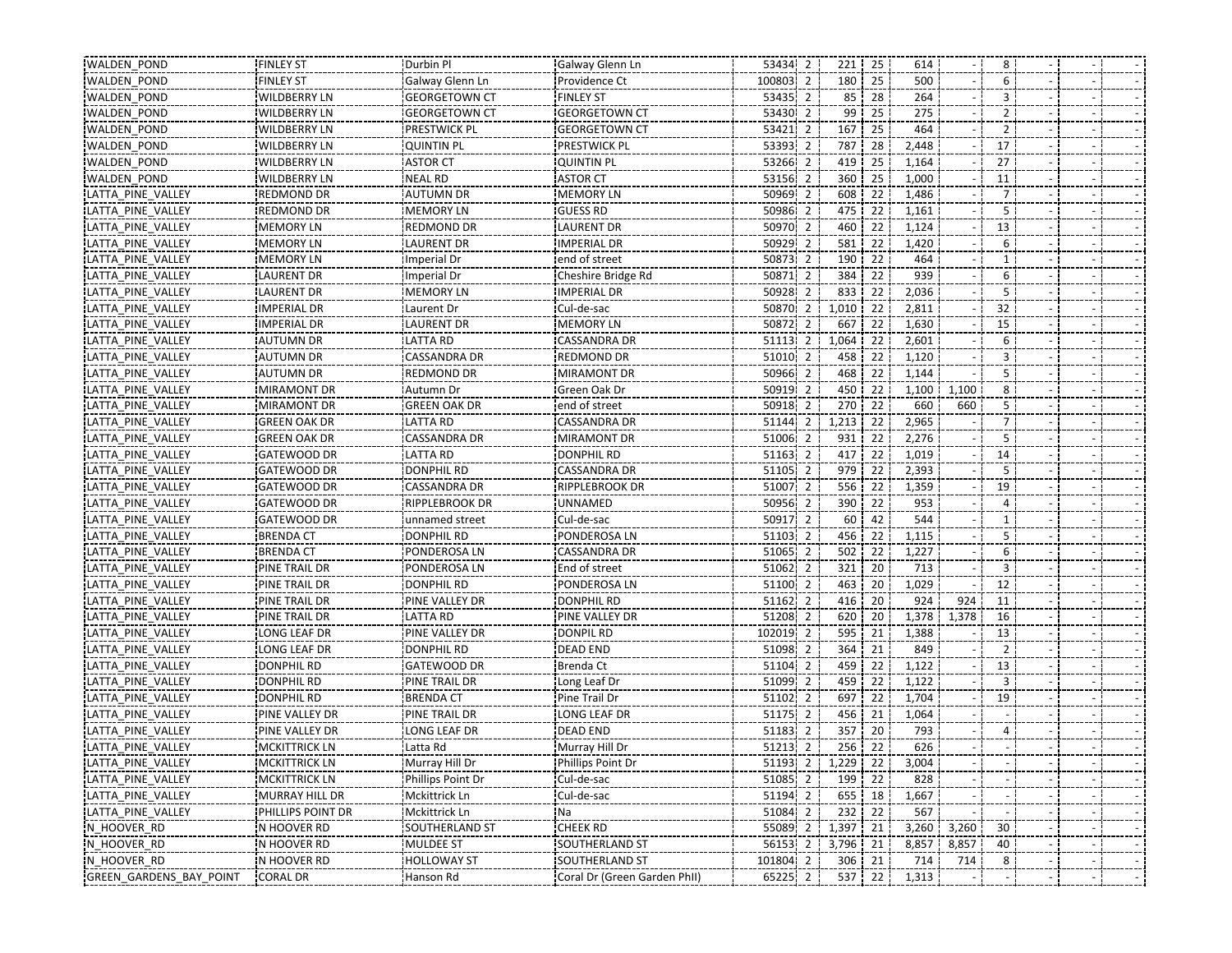| <b>GREEN GARDENS BAY POINT</b> | <b>CORAL DR</b>      | Coral Dr (bay Pointe Ph Iii) | Lemongrass Ln          | 100644 2                 | 131 22   |                | 320   |       |                |     |           |  |
|--------------------------------|----------------------|------------------------------|------------------------|--------------------------|----------|----------------|-------|-------|----------------|-----|-----------|--|
| GREEN_GARDENS_BAY_POINT        | <b>CORAL DR</b>      | Lemongrass Ln                | Turmeric Ln            | 65231 2                  | 548      | 21             | 1,279 |       | 6              |     |           |  |
| <b>GREEN GARDENS BAY POINT</b> | <b>CORAL DR</b>      | Turmeric Ln                  | Uc.                    | 100645 2                 | 174      | 21             | 406   |       |                |     |           |  |
| GREEN_GARDENS_BAY_POINT        | <b>LEMONGRASS LN</b> | Coral Dr                     | Turmeric Ln            | 65232 2                  | 802      | $\frac{22}{1}$ | 1,960 |       |                |     |           |  |
| GREEN GARDENS BAY POINT        | <b>TURMERIC LN</b>   | Coral Dr                     | Lemongrass Ln          | 65230 2                  | 397      | 22             | 970   |       |                |     |           |  |
| <b>GREEN GARDENS BAY POINT</b> | <b>TURMERIC LN</b>   | Lemongrass Ln                | 709 Turmeric Ln        | 100981<br>$\overline{2}$ | 828      | 22             | 2,024 |       | 5              |     |           |  |
| <b>GREEN GARDENS BAY POINT</b> | <b>TURMERIC LN</b>   | 709 Turmeric Ln              | Coriander Ct           | 64693 2                  | 423      | 22             | 1,034 |       | $\mathcal{I}$  |     |           |  |
| GREEN_GARDENS_BAY_POINT        | <b>TURMERIC LN</b>   | <b>CORIANDER CT</b>          | <b>CILANTRO CT</b>     | 64692 2                  | 621      | 22             | 1,518 |       | 10             |     |           |  |
| GREEN GARDENS BAY POINT        | <b>TURMERIC LN</b>   | <b>CILANTRO CT</b>           | <b>FAYETTEVILLE ST</b> | 64691 2                  | 186      | 22             | 455   |       | 3              |     |           |  |
| <b>GREEN GARDENS BAY POINT</b> | <b>CORIANDER CT</b>  | Turmeric Ln                  | Cul-de-sac             | 64694<br>-2              | 170      | 20             | 727   |       |                |     |           |  |
| <b>GREEN GARDENS BAY POINT</b> | <b>CILANTRO CT</b>   | Turmeric Ln                  | Cul-de-sac             | 64695 2                  | 171      | 20             | 730   |       |                |     |           |  |
| GREEN_GARDENS_BAY_POINT        | <b>BAY POINT DR</b>  | LAKE CAMP DR                 | <b>NEWTOWN CT</b>      | 64902 2                  | 238      | 30             | 793   |       |                |     |           |  |
| <b>GREEN GARDENS BAY POINT</b> | <b>BAY POINT DR</b>  | NEWTOWN CT                   | <b>STEPNEY CT</b>      | 64901 2                  | 309      | 26             | 893   |       | Δ              |     |           |  |
| <b>GREEN GARDENS BAY POINT</b> | <b>BAY POINT DR</b>  | <b>STEPNEY CT</b>            | <b>OVERBY DR</b>       | 64900<br>$\overline{2}$  | 385      | 28             | 1,198 |       | 8              |     |           |  |
| <b>GREEN GARDENS BAY POINT</b> | <b>NEWTOWN CT</b>    | <b>Bay Point Dr</b>          | Cul-de-sac             | 64905 2                  | 222      | 22             | 885   |       | 4              |     |           |  |
| GREEN_GARDENS_BAY_POINT        | <b>STEPNEY CT</b>    | <b>Bay Point Dr</b>          | Cul-de-sac             | 64910 2                  | 156 22   |                | 723   |       | 16             |     |           |  |
| <b>GREEN GARDENS BAY POINT</b> | <b>STILL POND CT</b> | Bay Point Dr                 | Cul-de-sac             | 64909 2                  | 91       | 22             | 564   |       | 3              |     |           |  |
| <b>GREEN GARDENS BAY POINT</b> | <b>HANSON RD</b>     | Bay Point Dr                 | Hanson Rd              | 64906<br>$\overline{2}$  | 938      | 25             | 2,606 | 2,606 | 30             |     |           |  |
| <b>GREEN GARDENS BAY POINT</b> | <b>HANSON RD</b>     | Hanson Rd                    | Shady Side Ln          | 15050 2                  | 294      | 28             | 915   |       | 6              |     |           |  |
| GREEN_GARDENS_BAY_POINT        | <b>HANSON RD</b>     | Shady Side Ln                | Shady Side Ln          | 15051<br>2               | 908      | 28             | 2,825 |       | 13             |     |           |  |
| GREEN GARDENS BAY POINT        | <b>HANSON RD</b>     | Shady Side Ln                | Fayetteville Rd        | 59898<br>-2              | 1,870    | 19             | 3,948 |       | 90             |     |           |  |
| <b>GREEN GARDENS BAY POINT</b> | <b>SHADY SIDE LN</b> | Hanson Rd                    | Hanson Rd              | $\overline{2}$<br>15103  | 1,011    | 24             | 2,696 |       |                |     |           |  |
| <b>DUKE FOREST</b>             | PINECREST RD         | CHAPEL HILL RD               | DOGWOOD RD             | 57358 2                  | 537      | 24             | 1,432 |       |                | 236 | 1,432     |  |
| <b>DUKE FOREST</b>             | <b>PINECREST RD</b>  | DOGWOOD RD                   | <b>ACADEMY RD</b>      | 57279 2                  | 2,253    | 24             | 6,008 |       | 14             |     |           |  |
| <b>DUKE FOREST</b>             | <b>PINECREST RD</b>  | <b>ACADEMY RD</b>            | MCDOWELL RD            | 56769<br>2               | 430      | 28             | 1,338 |       | 3              |     |           |  |
| <b>DUKE FOREST</b>             | <b>PINECREST RD</b>  | MCDOWELL RD                  | <b>SEVIER ST</b>       | 56717 2                  | 1,461    | 28             | 4,545 |       | 10             |     |           |  |
| <b>DUKE FOREST</b>             | PINECREST RD         | <b>SEVIER ST</b>             | <b>MARION AV</b>       | 56782 2                  | 453      | 28             | 1,409 |       | $\frac{10}{1}$ |     |           |  |
| <b>DUKE FOREST</b>             | <b>MARION AVE</b>    | PINECREST RD                 | <b>SEVIER ST</b>       | 56943 2                  | 892      | 28             | 2,775 |       | 19             |     |           |  |
| <b>DUKE FOREST</b>             | DOGWOOD RD           | PINECREST RD                 | <b>WOODBURN RD</b>     | 57352 2                  | 604      | 21             | 1,409 |       |                | 233 | 1,409     |  |
| <b>DUKE FOREST</b>             | DOGWOOD RD           | <b>WOODBURN RD</b>           | <b>CIRCLE DR</b>       | 57428 2                  | 670 21   |                | 1,563 |       |                | 258 | 1,563     |  |
| DUKE_FOREST                    | DOGWOOD RD           | <b>CIRCLE DR</b>             | W CORNWALLIS RD        | 57543 2                  | 495      | 21             | 1,155 |       |                | 191 | 1,155     |  |
| <b>DUKE FOREST</b>             | [CIRCLE] MCDOWELL RD | DOGWOOD RD                   | <b>WOODBURN RD</b>     | 57429 2                  | 1,133 21 |                | 2,644 | 2,644 | 6              |     |           |  |
| <b>DUKE FOREST</b>             | WOODBURN RD          | DOGWOOD RD                   | <b>CIRCLE DR</b>       | 57353 2                  | 823      | 22             | 2,012 |       | 5              |     |           |  |
| <b>DUKE FOREST</b>             | <b>WOODBURN RD</b>   | <b>CIRCLE DR</b>             | <b>ACADEMY RD</b>      | 57168 2                  | 614      | 22             | 1,501 |       | 3              |     |           |  |
| <b>DUKE FOREST</b>             | WOODBURN RD          | <b>ACADEMY RD</b>            | MCDOWELL RD            | 57042 2                  | 402      | 28             | 1,251 |       | 6              |     |           |  |
| <b>DUKE FOREST</b>             | WOODBURN RD          | MCDOWELL RD                  | <b>SEVIER ST</b>       | 57054 2                  | 559      | 28             | 1,739 |       | Δ              |     |           |  |
| <b>DUKE FOREST</b>             | WOODBURN RD          | <b>SEVIER ST</b>             | <b>SPENCER ST</b>      | 57056 2                  | 488      | 28             | 1,518 |       | 10             |     |           |  |
| <b>DUKE FOREST</b>             | <b>WOODBURN RD</b>   | <b>SPENCER ST</b>            | MONTGOMERY ST          | 57027 2                  | 426 28   |                | 1,325 |       | 9              |     |           |  |
| <b>DUKE_FOREST</b>             | WOODBURN RD          | Montgomery St                | Heath Pl               | 57035 2                  | 1,129 28 |                | 3,512 |       | 24             |     |           |  |
| <b>DUKE_FOREST</b>             | WOODBURN RD          | <b>HEATH PL</b>              | LEARNED PL             | 63378 2                  | 127      | 28             | 395   |       |                |     |           |  |
| <b>DUKE_FOREST</b>             | <b>WOODBURN RD</b>   | <b>LEARNED PL</b>            | <b>SCOTT PL</b>        | 57113<br>$\overline{2}$  | 287      | 28             | 893   |       | ς              |     |           |  |
| <b>DUKE FOREST</b>             | <b>WOODBURN RD</b>   | <b>SCOTT PL</b>              | W CORNWALLIS RD        | 57177 2                  | 234      | 28             | 728   |       | 2              |     |           |  |
| <b>DUKE FOREST</b>             | <b>WOODBURN RD</b>   | Woodburn Rd                  | Woodburn Rd            | 56915 2                  | 319      | 28             | 992   |       | <b>7</b> I     |     |           |  |
| DUKE FOREST                    | <b>LEARNED PL</b>    | Woodburn Rd                  | Cul-de-sac             | 57052 2                  | 393      | 28             | 1,541 |       | 11             |     |           |  |
| <b>DUKE FOREST</b>             | <b>SCOTT PL</b>      | WOODBURN RD                  | Cul-de-sac             | 57114 2                  | 541      | 31             | 2,170 |       | 25             |     |           |  |
| <b>DUKE FOREST</b>             | <b>HEATH PL</b>      | <b>WOODBURN RD</b>           | Cul-de-sac             | 57171 2                  | 452 28   |                | 1,725 |       |                |     | 285 1,725 |  |
| <b>DUKE FOREST</b>             | MCDOWELL RD          | <b>PINECREST RD</b>          | <b>WOODBURN RD</b>     | 57024 2                  | 1,063 28 |                | 3,307 |       | 23             |     |           |  |
| <b>DUKE FOREST</b>             | MCDOWELL RD          | WOODBURN RD                  | W CORNWALLIS RD        | 57460 2                  | 1,574    | 28             | 4,897 |       | 11             |     |           |  |
| <b>DUKE FOREST</b>             | MCDOWELL RD          | <b>W CORNWALLIS RD</b>       | <b>DEKALB ST</b>       | 57567 2                  | 411      | 28             | 1,279 | 1,279 | 3              |     |           |  |
| DUKE_FOREST                    | MCDOWELL RD          | <b>DEKALB ST</b>             | PICKETT RD             | 57720 2                  | 575 28   |                | 1,789 | 1,789 | 4              |     |           |  |
| <b>DUKE FOREST</b>             | <b>DEKALB ST</b>     | W CORNWALLIS RD              | MCDOWELL RD            | 57570 2                  | 777 28   |                | 2,417 | 2,417 | 6              |     |           |  |